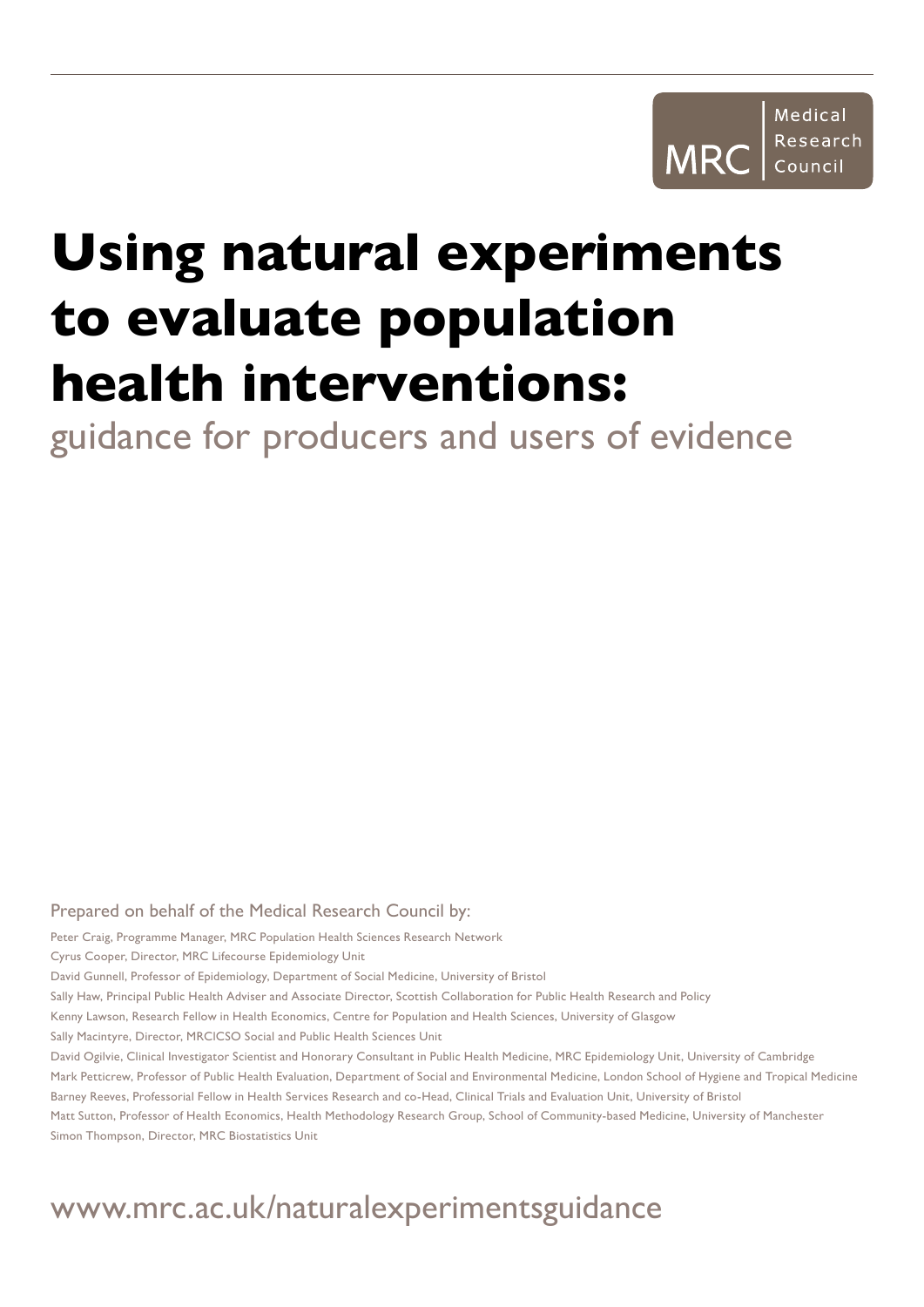# **Table of Contents**

| 2. How have natural experiments been used in the population health sciences? |  |
|------------------------------------------------------------------------------|--|
|                                                                              |  |
| 4. Improving the design, analysis and reporting of natural experiments       |  |
|                                                                              |  |
|                                                                              |  |
|                                                                              |  |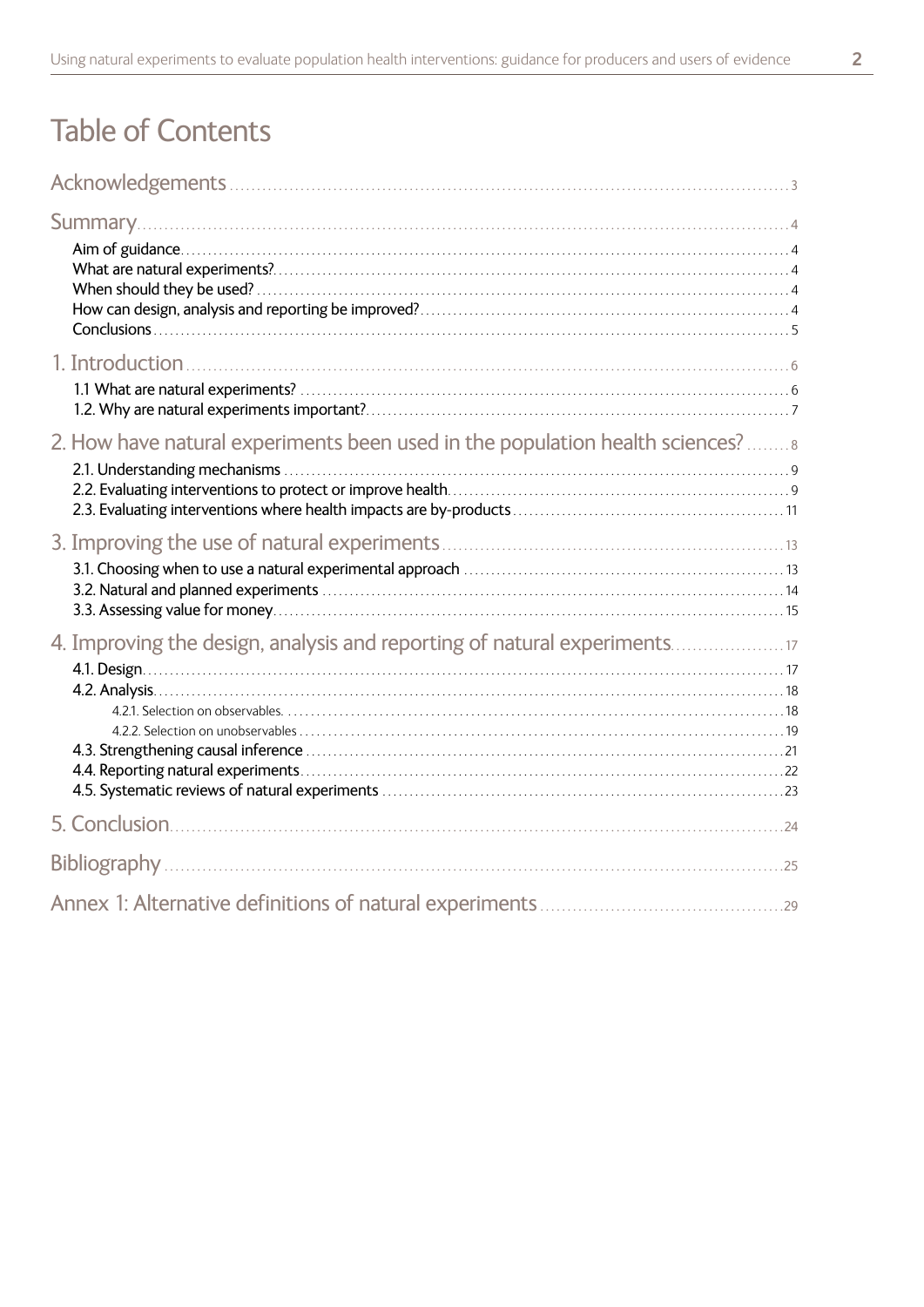# <span id="page-2-0"></span>Acknowledgements

The production of this guidance has been supported by the MRC Population Health Sciences Research Network and the MRC Methodology Research Panel. We thank the participants at workshops at the King's Fund in January 2010, and the Society for Social Medicine Annual Scientific Meeting in September 2010. We also thank the following for helpful comments on drafts of the document: Amina Aitsi-Selmi, University College London, Catherine Chittleborough, University of Bristol, Andrew Cook, Ruairidh Milne and James Raftery, National Evaluation Trials and Studies Co-ordinating Centre, Neil Craig, NHS Health Scotland, Matt Egan, MRC|CSO Social and Public Health Sciences Unit, Catherine Law, University College London and NIHR Public Health Research Programme, Ann Prentice, MRC Human Nutrition Research, Nick Wareham, MRC Epidemiology Unit, Martin White, FUSE, University of Newcastle. The authors take full responsibility for any remaining errors.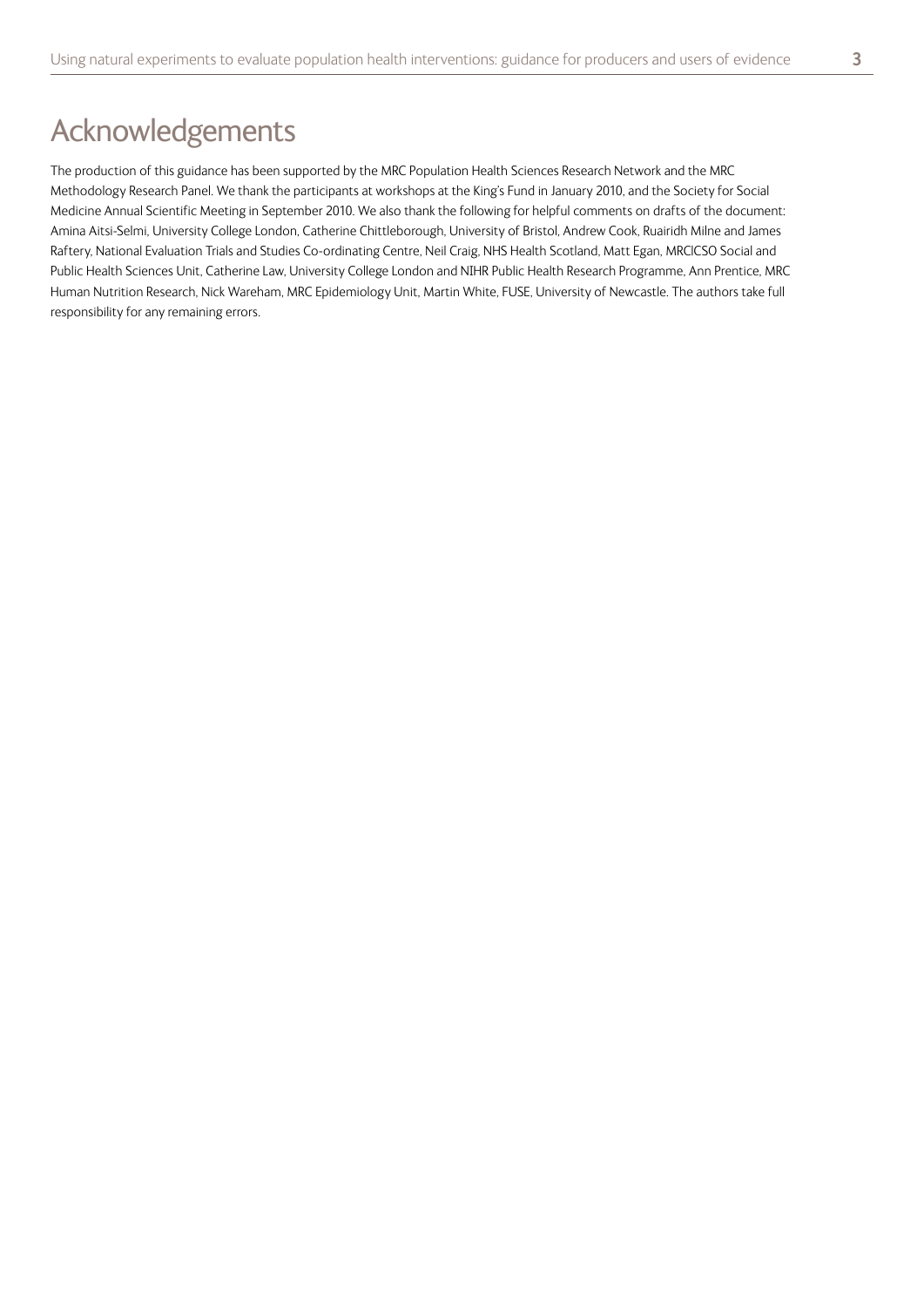# <span id="page-3-0"></span>**Summary**

#### Aim of guidance

The aim of this guidance is to help producers, users, funders and publishers of evidence understand how and when 'natural experiments' can be used to good effect. While there is growing interest in using natural experiments to evaluate large-scale interventions to improve population health, the relevant methodological literature is dispersed across disciplines and there is a lack of general guidance either on the range of approaches available, or on the circumstances in which they are likely to be useful. We aim to fill this gap.

#### What are natural experiments?

By natural experiments, we mean events, interventions or policies which are not under the control of researchers, but which are amenable to research which uses the variation in exposure that they generate to analyse their impact. By natural experimental studies, we mean the methodological approaches to evaluating the impact on health or other outcomes of such events. The key features of these definitions are that (1) the intervention is not undertaken for the purposes of research, and (2) the variation in exposure and outcomes is analysed using methods that attempt to make causal inferences. Classic examples include the effect of famine on the subsequent health of children exposed in utero, or the effects of clean air legislation, indoor smoking bans, and changes in taxation of alcohol and tobacco. The event of interest could involve the introduction of new legislation (eg to ban the use of polluting fuels), withdrawal or amendment of an existing policy (eg the abolition in 1999 of GP fundholding), or changes in the level of an intervention or service (eg an increase in alcohol taxation or a change in the nutritional requirements of school meals); it could also be an event far removed from health policy, such as an economic downturn or upturn, or an agreement on international trade.

#### When should they be used?

Natural experimental approaches widen the range of events, policies or interventions that can usefully be evaluated beyond those that were designed for research purposes, but they are not always suitable. The case for a natural experimental study is strongest when: there is scientific uncertainty about the size or nature of the effects of the intervention; for practical, political or ethical reasons, the intervention cannot be introduced as a true experiment, for example in a randomised controlled trial; it is possible to obtain the relevant data from an appropriate study population, in which exposed and unexposed groups — or groups with different levels of exposure — can be compared; and the intervention or the principles behind it have the potential for replication, scalability or generalisability. A 'value of information' analysis can help to make a convincing case for a natural experimental study, and economic evaluation may make the results more useful for decision-makers.

#### How can design, analysis and reporting be improved?

Randomised controlled trials and natural experimental studies are both subject to similar threats to validity. The key difference is that while randomised trials have a very general method of minimising the bias caused by selective exposure to the experimental intervention, in the case of non-randomised studies there is a range of partial solutions. If an intervention is expected to have a very large or rapid impact, a simple design may appear to be adequate. Natural experiments can be used to study more subtle effects, so long as a suitable source of variation in exposure can be found, but the design and analysis become more challenging. Whatever the expected effect size, care should be taken to minimise bias. Combinations of methods, testing and sensitivity analysis should be used to provide additional checks on the plausibility of causal inferences.

Transparent reporting of natural experimental studies is also vital. Established guidelines such as STROBE or TREND should be followed, with particular attention to: clearly identifying the approach as a study of a natural experiment; providing a clear description of the intervention and the assignment process; and explicitly stating the methods used to estimate impact. Procedures used to reduce bias should be discussed in a detailed and balanced way. Ideally, qualitative judgements about the risk of bias, and how well it has been dealt with, should be supplemented by a quantitative assessment. If the study used multiple methods, variation in the estimates should be highlighted. The context within which the intervention was implemented should be described as this may affect interpretation and help users assess the generalisability of the findings. Wherever possible, the results should be compared with those of other evaluations of similar interventions, paying attention to any associations between effect sizes and variations in evaluation methods and intervention design, content and context.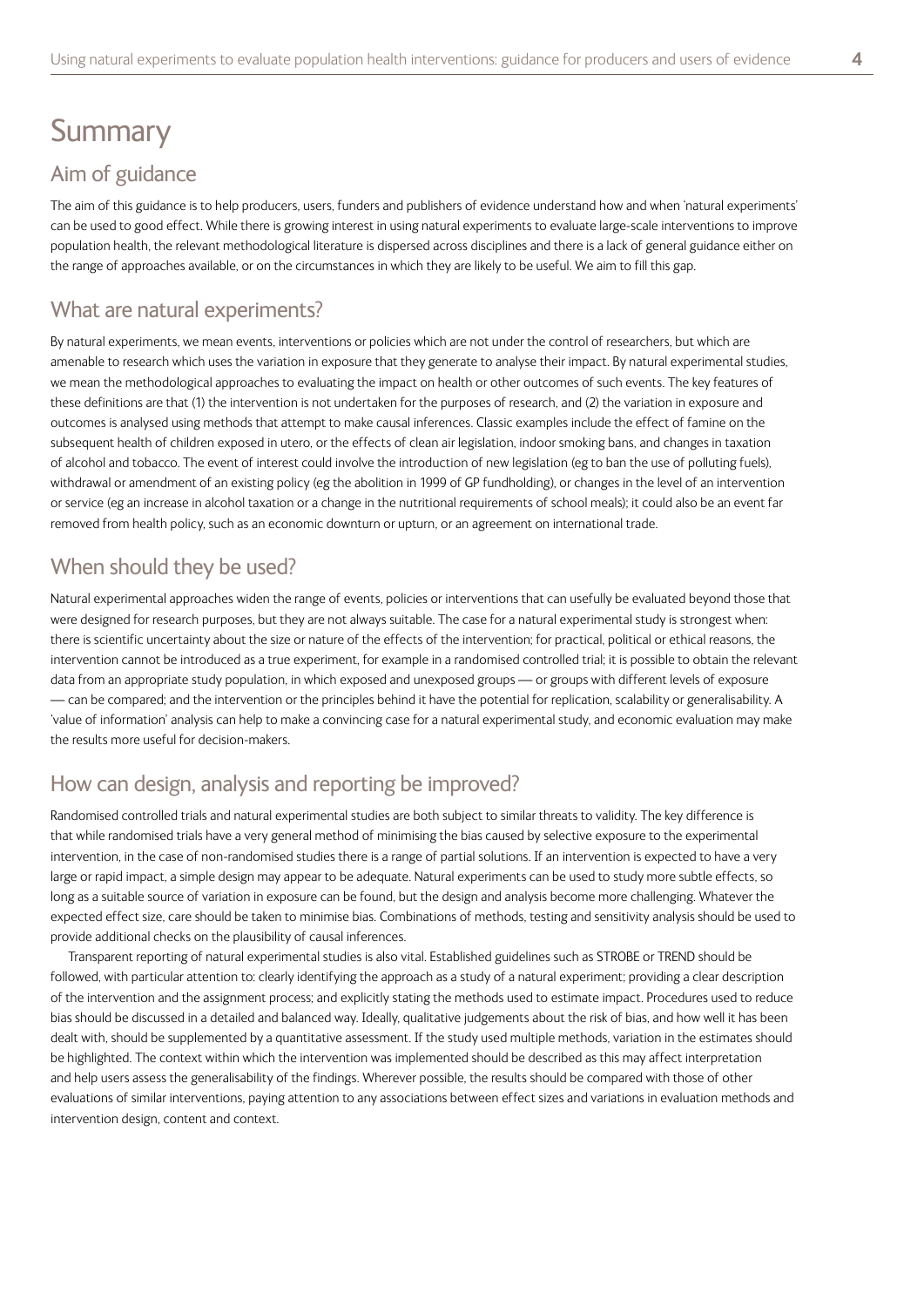#### <span id="page-4-0"></span>**Conclusions**

Natural experimental approaches have a great deal to offer. We have learnt much of epidemiological and policy value from studies of, for example, the replacement of coal gas with natural gas in Britain and the implementation of indoor smoking bans in many countries around the world. Natural experimental approaches are not restricted to situations where the effects of an intervention are large or rapid; they can be used to detect more subtle effects where there is a transparent exogenous source of variation. Even so, it would be unwise to assume that such approaches are suitable for evaluating particular policies or interventions without very detailed consideration of the kind of opportunities the intervention will generate. Optimism about the use of natural experiments should not be a pretext for discounting the option of conducting planned experiments, where these are possible and would be more robust. Randomised trials will often be the only way to obtain reliable estimates of effect, and some research questions may be genuinely intractable. Research effort should be focused on addressing important and answerable questions, taking a pragmatic approach based on combinations of methods, plus explicit recognition and careful testing of assumptions. Priorities for the future are to build up experience of promising but lesser used methods, and to improve the infrastructure that enables opportunities presented by natural experiments to be seized, including good routine data from population surveys and administrative sources, good working relationships between researchers and policy makers, and flexible forms of research funding.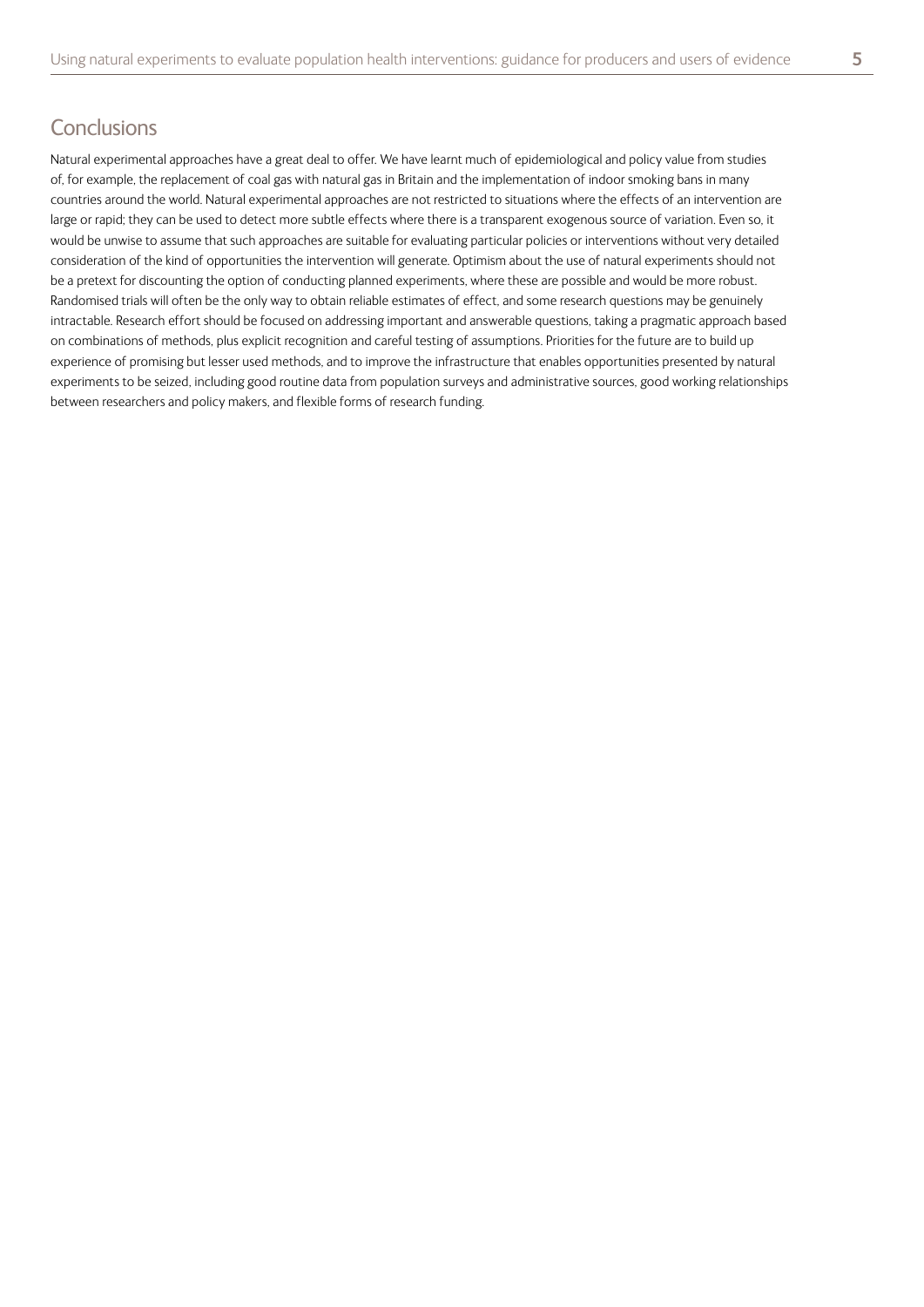## <span id="page-5-0"></span>1. Introduction

There is growing interest in the use of natural experiments – events that are not planned for the purposes of research - to evaluate population health interventions. The 2004 Wanless report, *Securing good health for the whole population*, suggested that 'current public health policy and practice, which includes a multitude of promising initiatives, should be evaluated as a series of natural experiments.<sup>1</sup> The 2007 Foresight report on obesity<sup>2</sup> called for more support for the evaluation of natural experiments 'relative to highly controlled experimental paradigms,' a call echoed the following year by the Department of Health in its obesity research and surveillance plan, Healthy weight, healthy lives.<sup>3</sup> A similar growth of interest is evident in other areas where planned experimentation is difficult, such as political science,<sup>4</sup> economics<sup>5</sup> and history.<sup>6</sup> Natural experiments have been used to good effect to answer questions as diverse as whether the cost of voting affects turnout,<sup>7</sup> whether class size affects educational outcomes<sup>8</sup> and why some post-colonial countries prosper and others do not.<sup>9</sup> Within epidemiology there is a tradition of using major external shocks such as famines<sup>10</sup> and other unusual situations<sup>11</sup> to study the effects of environmental exposures on human development and susceptibility to disease. John Snow's investigation of the causes of a cholera outbreak in mid nineteenth century London is often cited<sup>712-16</sup> as an early, perhaps the first, example of the study of a natural experiment.

A difficulty in applying similar methods to the evaluation of population health interventions is that very often the change in exposure is much less extreme. Some interventions, such as public smoking bans<sup>17</sup> or legislation to control imports of pesticides frequently used for suicide,18 do seek to remove or drastically reduce exposure to some risk factor, with immediate consequences for health. Many others, such as strategies to improve diet, encourage physical activity or reduce harmful drinking, seek more subtle effects that may take some time to emerge. Although natural experiments have certain advantages over planned experiments, it is impossible in the former to manipulate exposure to the intervention. In consequence, natural experimental studies are susceptible to bias to a much greater extent. For these reasons, it is important to be able to distinguish situations in which natural experimental approaches are likely to be informative, from those in which some form of fully experimental method such as a randomised controlled trial (RCT) is needed, and from those in which the research questions are genuinely intractable.

This guidance is intended to help researchers and users, funders and publishers of research evidence make the best use of natural experimental approaches to evaluating population health interventions. We hope that researchers will find the guidance useful in planning and designing evaluations of public health interventions. We hope that journal editors and reviewers will find it helpful in assessing the quality of studies that use observational data to evaluate interventions. And we hope that it will help policy-makers and others to recognise both the strengths and the limitations of a natural experimental approach, and to use it where appropriate to complement a fully experimental approach.

Given the variety of natural experiments, it would not be practical or useful to provide a template for producers and users of research to follow. Instead, we provide a range of case studies to draw attention to successful examples and to illustrate the range of methods available and their strengths and weaknesses. We begin by reviewing the varying uses of the term 'natural experiment' and considering why natural experiments offer important opportunities for public health research. In Section 2 we present examples of the main uses of natural experiments in public health: to understand the causes of health and disease, to evaluate health interventions, and to evaluate non-health interventions with potentially important consequences for health. In Section 3 we review ways of improving the use of natural experiments, with a focus on the circumstances in which a natural experimental approach is likely to be useful and how the information can be made useful for decision-makers. In Section 4 we look at ways of improving the design, analysis and reporting of natural experimental studies. In conclusion, we draw together the main messages, and suggest some directions for the future development of natural experimental approaches as tools for public health research. While we are aiming for a broad readership with varying levels of methodological interest and experience, some of the material — especially the discussion of methods of analysis in Section 4.2 — is aimed more at researchers looking to apply those methods, whereas most of the rest of the document is aimed at a more general readership. The guidance is illustrated with examples and case studies throughout.

#### 1.1 What are natural experiments?

The term 'natural experiment' lacks an exact definition. It tends to be used interchangeably to refer either to the methodological approach of using unplanned or uncontrolled events as a source of variation, or to the events themselves. At its broadest, it has been used to distinguish the 'comparative method', i.e. detailed comparisons of contrasting cases, from single case studies. 6 At the other extreme, it is used to refer to studies in which there is no manipulation of exposure, but the assignment of subjects is 'as if' random.<sup>7</sup> (Annex 1) Most definitions lie between these extremes, and characterise natural experimental studies as those which exploit natural or unplanned variation in exposure, i.e. variation that is not manipulated for the purposes of research, using a combination of design and analytical features that are meant to allow causal inferences to be drawn. Some authors distinguish such studies from straightforward observational studies where no intervention takes place, and from the large (but also imprecisely defined) class of planned but nonrandomised experiments sometimes referred to as quasi-experiments.<sup>19</sup>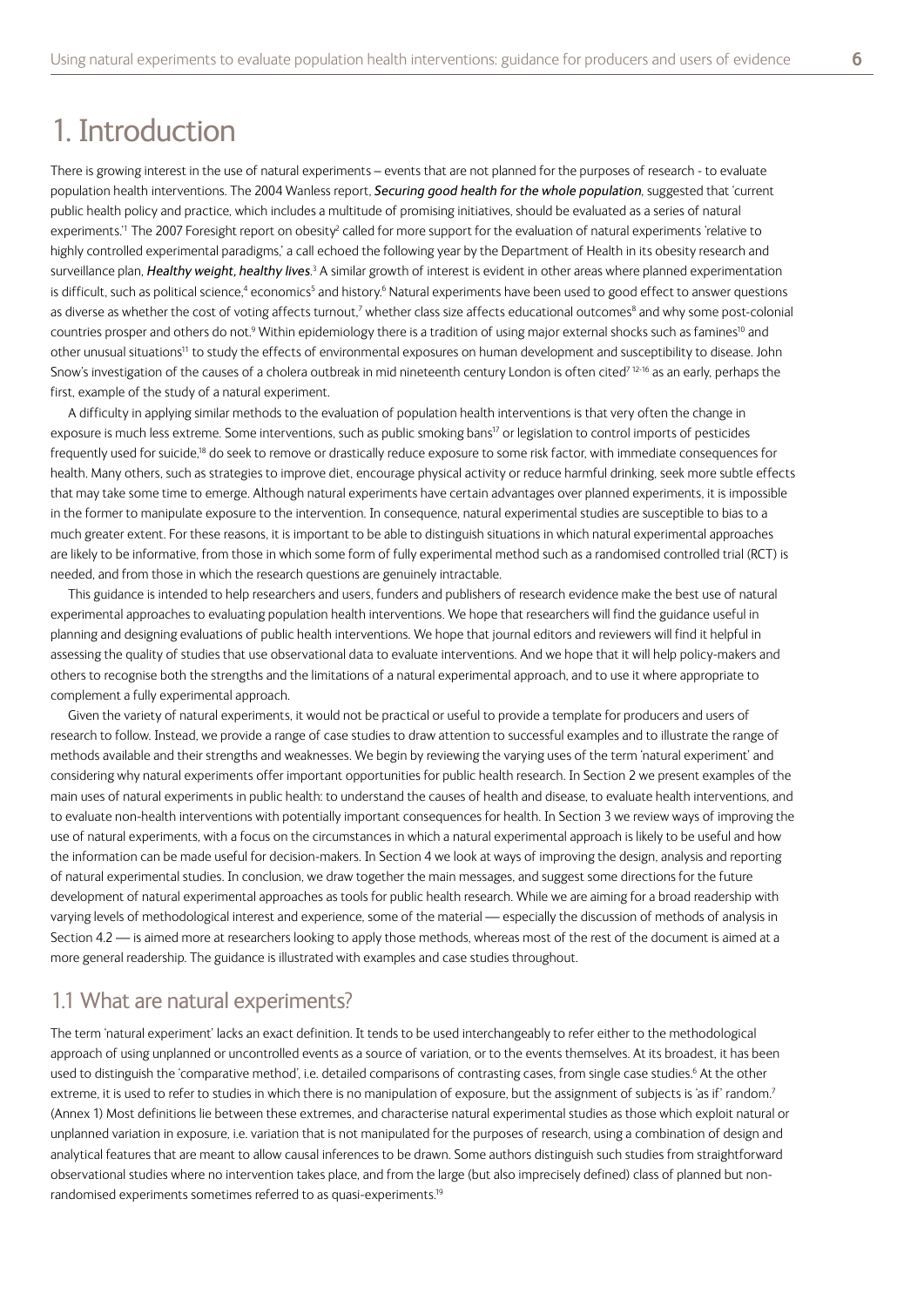<span id="page-6-0"></span>For the purposes of this guidance, we use the term natural experiment to refer to the event of interest. We use 'natural experimental study' to refer to ways of evaluating interventions using unplanned variation in exposure (in the sense given above) to analyse impact. The key features of these definitions are that (1) the intervention is not undertaken for the purposes of research, and (2) the variation in exposure and outcomes is analysed using methods that attempt to make causal inferences. In other words, natural experimental studies involve the application of experimental thinking to non-experimental situations. Outside of an RCT it is rare for variation in exposure to an intervention to be random, so special care is needed in the design, reporting and interpretation of evidence from natural experimental studies, and causal inferences must be drawn cautiously.

#### 1.2. Why are natural experiments important?

Interest in alternatives to RCTs has been fuelled by policy and research interest in population-level environmental and non-health sector interventions to improve health.<sup>2021</sup> Such interventions may be intrinsically difficult to manipulate experimentally, as in the case of national legislation to improve air quality or major changes in transport infrastructure.<sup>22</sup> It may be unethical to manipulate exposure in order to study effects on health if the intervention has other known benefits, if it has been shown to work in other settings, or if its main purpose is to achieve non-health outcomes.<sup>23</sup> Interventions may be implemented in ways that make a planned experiment difficult or impossible, with short timescales or extreme variability in implementation.<sup>24</sup> A randomised trial may be ethically sound and practically feasible but politically unwelcome, regardless of ethical or practical considerations.<sup>25</sup>

Natural experimental approaches are important for two reasons: (1) they widen the range of interventions that can usefully be evaluated beyond those that are amenable to planned experimentation; and (2) they encourage a rigorous and imaginative approach to the use of observational data to evaluate interventions that should allow stronger conclusions about impact. However, it is misleading to assume that whenever a planned experiment is impossible, there is a natural experimental study waiting to happen. Only a small proportion of the 'multitude of promising initiatives'<sup>1</sup> are likely to yield good natural experimental studies. Care, ingenuity and a watchful eye for good opportunities will be required to realise their potential.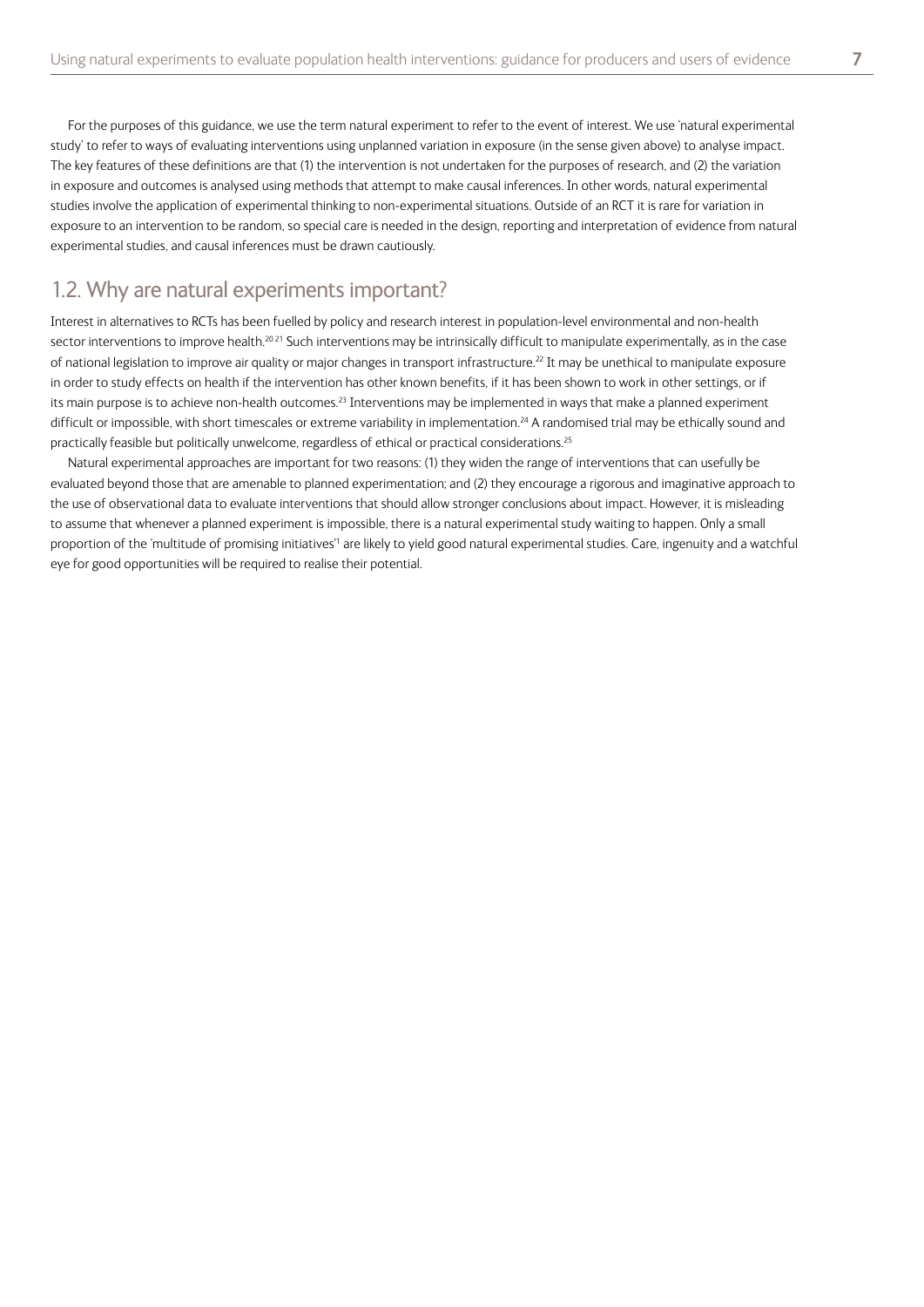# <span id="page-7-0"></span>2. How have natural experiments been used in the population health sciences? – some examples

Natural experimental studies have been extensively used to investigate environmental causes of disease, by exploiting naturally occurring, or at least unplanned, variation in exposure.<sup>2627</sup> They include a range of approaches designed to discriminate between genetic and environmental causes of disease, such as twin, adoption and migration studies; 'instrumental variable' approaches that use genetic and phenotypic variants that are associated with the exposure but are not otherwise associated with the outcome of interest or with other risk factors; and designs that seek to eliminate bias caused by selective exposure to risk by examining events that result in the exposure or protection of a whole population (Section 2.1).

Natural experimental studies have also been used to evaluate interventions, including those whose primary aim is to improve or protect health (Section 2.2), and those where health impacts are secondary to some other purpose (Section 2.3). Table 1 summarises key examples, and more detailed case studies are provided in Boxes 1-7. Although there is no difference in principle between health and non-health interventions, there are important practical differences. In particular, health effects that are essentially by-products may be small or take a long time to emerge, as may some intended effects, and it may be difficult to obtain support for evaluation research that does not focus on the main aim of the intervention.<sup>28</sup>

| Population                                       | Intervention                                                 | Comparator                                                                             | Outcome                                                           | Analysis method                                                                                                                                                           | Results                                                                                                                                                                                                                                                                                                          | Reference                                                                |
|--------------------------------------------------|--------------------------------------------------------------|----------------------------------------------------------------------------------------|-------------------------------------------------------------------|---------------------------------------------------------------------------------------------------------------------------------------------------------------------------|------------------------------------------------------------------------------------------------------------------------------------------------------------------------------------------------------------------------------------------------------------------------------------------------------------------|--------------------------------------------------------------------------|
| Sri Lanka - whole<br>population                  | Legal restriction on<br>pesticide imports                    | Suicide rates pre-<br>ban; method specific<br>suicide rates; non-<br>suicide mortality | Mortality from<br>suicide by self-<br>poisoning with<br>pesticide | Graphical analysis of<br>trends                                                                                                                                           | Import bans reduced method-<br>specific and overall suicide mortality                                                                                                                                                                                                                                            | Gunnell et al<br>2007 <sup>18</sup>                                      |
| UK - 12-17 year<br>olds                          | Restriction on<br>prescribing SSRIs<br>to people aged <18    | Suicidal behaviour<br>pre-restriction                                                  | Hospitalisations for<br>self-harm; suicide<br>mortality           | Joinpoint regression                                                                                                                                                      | Restriction on prescribing of SSRIs<br>was not associated with changes in<br>suicidal behaviour                                                                                                                                                                                                                  | Wheeler et al<br>200837                                                  |
| Finland - men and<br>women aged >15              | Reduction in<br>alcohol taxes                                | Alcohol related<br>mortality before the<br>tax change                                  | Alcohol-related<br>mortality                                      | Poisson regression to<br>obtain relative rates;<br>time-series analysis                                                                                                   | Alcohol-related mortality increased,<br>especially among the unemployed                                                                                                                                                                                                                                          | Herttua et al<br>2008, <sup>51</sup> Herttua<br>et al 2009 <sup>52</sup> |
| Hong Kong -<br>whole population                  | Legislation to<br>restrict sulphur<br>content of fuel        | Mortality pre-<br>restriction, overall<br>and by district                              | All-cause and cause<br>specific mortality                         | Poisson regression of<br>change in seasonally<br>adjusted death rates                                                                                                     | Cardiovascular, respiratory and<br>overall mortality fell post-restriction;<br>decline greater in districts with larger<br>falls in SO2 concentrations                                                                                                                                                           | Hedley et al<br>200243                                                   |
| Dublin - whole<br>population                     | Ban on coal sales                                            | Mortality pre-ban,<br>and in the rest of<br>Ireland                                    | Non-trauma.<br>respiratory and<br>cardiovascular<br>mortality     | Interrupted time-series                                                                                                                                                   | Non-trauma, respiratory and<br>cardiovascular death rates fell<br>post-ban                                                                                                                                                                                                                                       | Clancy et al<br>200242                                                   |
| Scotland-<br>patients admitted<br>to 9 hospitals | Legislative ban on<br>smoking in public<br>places            | Hospitalisations pre-<br>ban and in England                                            | Hospitalisations<br>for acute coronary<br>syndrome                | Comparison of numbers<br>of admissions pre and<br>post ban                                                                                                                | Admissions for acute coronary<br>syndrome fell among both smokers<br>and non-smokers post-ban                                                                                                                                                                                                                    | Pell et al 2008 <sup>71</sup>                                            |
| England-<br>patients aged >17                    | Legislative ban on<br>smoking in public<br>places            | Hospitalisations<br>pre-ban                                                            | Emergency<br>admissions for<br>myocardial infarction              | Interrupted time-series                                                                                                                                                   | Small but significant fall in<br>emergency admissions in the first<br>year post-ban                                                                                                                                                                                                                              | Sims et al<br>2010121                                                    |
| India - pregnant<br>women                        | Cash incentives to<br>use a health facility<br>to give birth | Districts with low<br>rates of take up;<br>births to women not<br>receiving payments   | Use of health<br>facilities; infant and<br>maternal mortality     | Matched and unmatched<br>comparisons of recipient<br>and non-recipient births;<br>difference-in-differences<br>analysis of district level<br>usage and mortality<br>rates | Higher rates of take-up of the<br>incentives were associated with<br>higher proportions of births within<br>health care facilities; use of health<br>care facilities to give birth was<br>associated with fewer perinatal<br>and neonatal deaths. There was a<br>non-significant reduction in maternal<br>deaths | Lim et al 201097                                                         |
| England - general<br>practitioners               | Abolition of GP<br>fundholding                               | Non-fundholding<br>practices; pre-<br>abolition admission<br>rates                     | Referral for elective<br>and emergency<br>admissions              | Difference-in-difference<br>analysis of referrals from<br>fundholders and non-<br>fundholders                                                                             | Fundholders had lower rates of<br>elective referral while fundholding<br>was in operation and their rates<br>of referral increased more than<br>those of non-fundholders following<br>abolition. There was no difference in<br>emergency admissions pre or post<br>abolition.                                    | Dusheiko et al<br>2003100                                                |

#### Table 1: Examples of natural experimental studies to evaluate population health interventions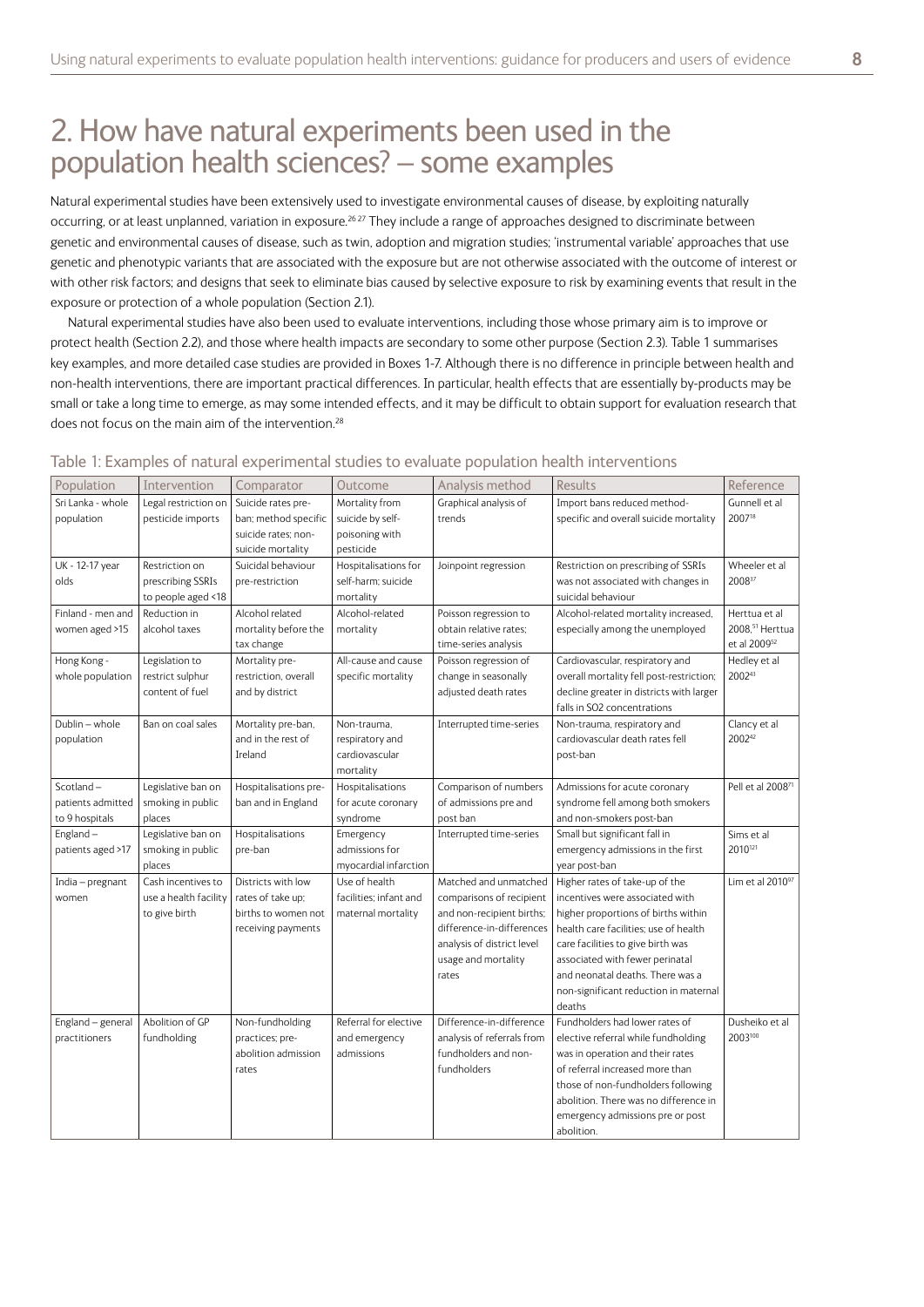<span id="page-8-0"></span>

| USA - low income  | Headstart - help      | US counties with     | Mortality from     | Regression discontinuity   | For Headstart-related causes, there    | Ludwig and                 |
|-------------------|-----------------------|----------------------|--------------------|----------------------------|----------------------------------------|----------------------------|
| families with     | with parenting.       | poverty levels above | causes of death    | design, comparing          | was a discontinuity in mortality rates | Miller 2007 <sup>107</sup> |
| children aged 3-5 | nutrition, health     | the cutoff used to   | amenable to        | regressions of mortality   | at the cutoff, but no difference in    |                            |
|                   | and social services   | allocate help with   | Headstart services | on poverty for counties    | deaths from other causes or among      |                            |
|                   | and schooling         | accessing Headstart  |                    | above and below the        | children too old to qualify for        |                            |
|                   |                       | funding              |                    | cutoff                     | Headstart services                     |                            |
| USA - patients    | Invasive cardiac      | Non-invasive cardiac | Long term (i.e.    | Instrumental variable      | Cardiac catherisation was associated   | Stukel et al               |
| admitted to       | treatment             | treatment            | 7-year) mortality  | analysis using regional    | with lower mortality; instrumental     | 2007107                    |
| hospital with     | <i>(catherisation</i> |                      |                    | catherisation rates as the | variable analyses produced smaller     |                            |
| acute myocardial  | followed by           |                      |                    | instrument                 | estimates of effect than analyses      |                            |
| infarction        | revascularisation)    |                      |                    |                            | (multivariate risk adjustment,         |                            |
|                   |                       |                      |                    |                            | propensity score-based methods)        |                            |
|                   |                       |                      |                    |                            | that only adjust for observed          |                            |
|                   |                       |                      |                    |                            | prognostic factors                     |                            |

#### 2.1. Understanding mechanisms

Risk factors for poor health frequently cluster together, making causal interpretation difficult. For example, poverty is strongly associated with mental health problems, but is poor mental health a consequence of social and economic adversity, or does the link between the two reflect a tendency for people with mental health problems to drift into poverty? Although there have been trials in which incomes were manipulated, those studies focused on labour market rather than mental health outcomes, and have fallen out of favour.<sup>29</sup> Instead, much work on the early origins of mental health problems has relied on natural experiments (Box 1).<sup>30</sup>

#### Box 1: The Great Smoky Mountains Study of poverty and psychopathology

This natural experimental study took advantage of the combination of a longitudinal study of the development of psychiatric disorder, which began in 1993, and the subsequent establishment of a casino on an American Indian reservation within the area covered by the study. Approximately one quarter of the children in the study belonged to families that received a royalty income from the casino's profits from 1996 onwards. Costello et al.<sup>31</sup> used data from the survey to classify families as persistently poor, ex-poor or never poor in order to assess the effect on children's mental health of an increase in income sufficient to lift them out of poverty.

In the children whose families moved out of poverty, the overall frequency of psychiatric symptoms fell to levels similar to those of the never poor children. It remained high in the children whose families remained poor. The findings suggest that social causation, as opposed to selection, explains the link between child poverty and psychopathology. All the Indian families received the casino income, largely breaking the link between movement out of poverty and family characteristics that might influence behavioural symptoms in the children. There was a similar pattern in the non-Indian children, suggesting that the results are generalisable, although by themselves the results in the non-Indian children would be less convincing because of the risk of confounding by other factors associated with increasing income. As the authors point out, the study therefore provides 'a fairly clean test of competing theories.'

It might seem like an amazing stroke of good fortune for a natural experiment to occur in the middle of an ongoing longitudinal study. But the researchers were able to capitalise on this 'lucky' event thanks to the rigorous design of the study, with a high response rate, low attrition and careful, repeated measures of exposure and outcome. A further follow-up in 2006, when the youngest cohort members were aged 21, showed that the protective effects of the extra income persisted into early adulthood. 32

#### 2.2. Evaluating interventions to protect or improve health

Suicide is rare in the general population, occurring at a rate of about 1/10,000 per annum. Even in high risk populations, such as people treated with antidepressants, the rate is only around 1/1000. Clinical trials would therefore have to be enormous to have adequate power to detect even large preventive effects.<sup>33</sup> There have been calls for very large, simple trials in this and other areas,<sup>34</sup> but in the meantime, natural experiments have been used effectively to assess the impact of measures to restrict access to commonly used means of suicide (Box 2). These findings have made restriction of suicide methods a common priority of suicide prevention strategies in the UK and worldwide. 35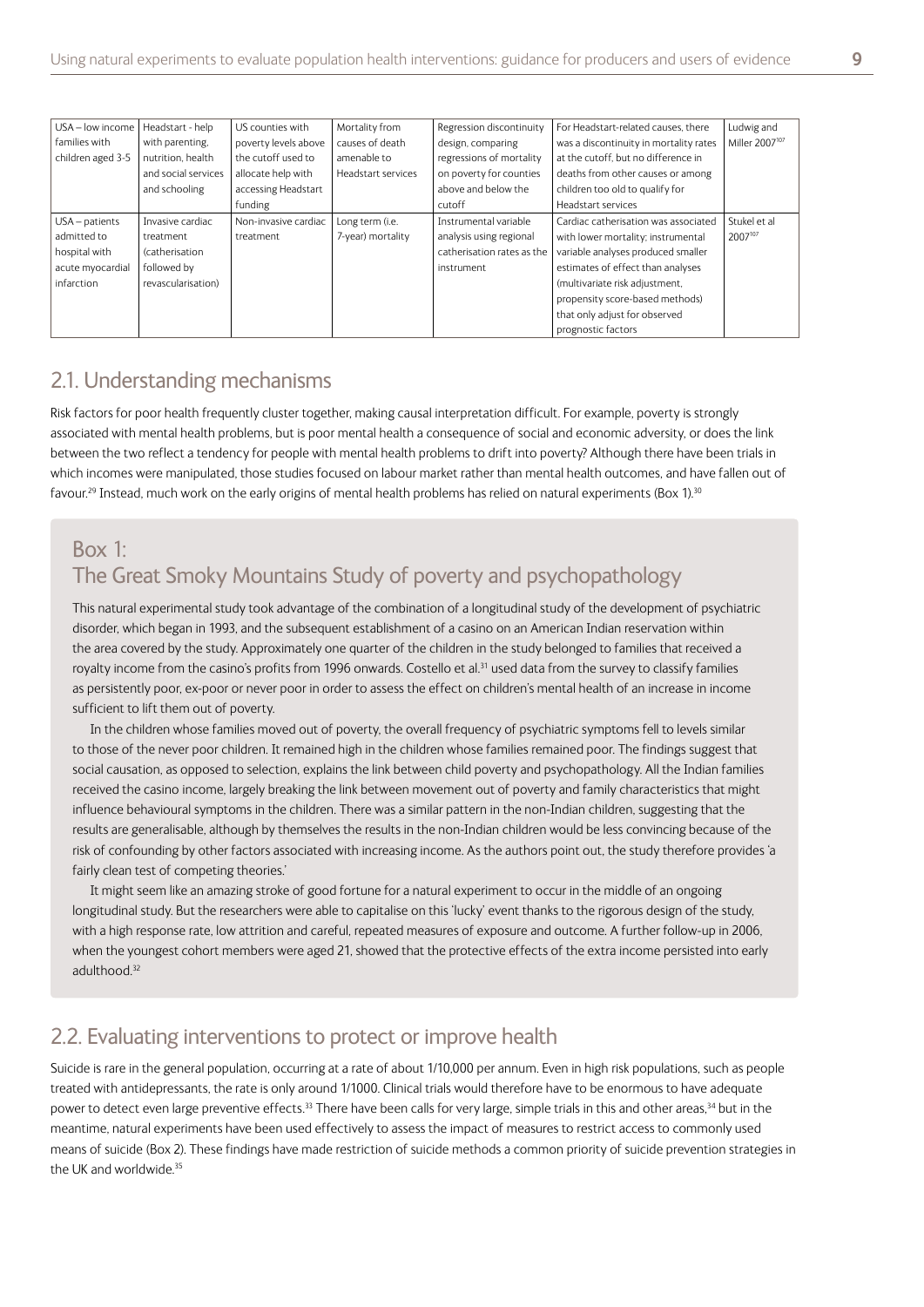In Sri Lanka, the introduction of agricultural pesticides was followed by an epidemic rise in their use for self-poisoning in the 1960s and 1970s (Figure 1). 18



#### Fig.1 Suicide rate in Sri Lanka 1880-2005

The high case fatality associated with ingestion of some pesticides appears to have contributed to the four-fold rise in suicide in Sri Lanka over this period. By the 1980s it is estimated that over two thirds of Sri Lanka's suicides were due to pesticide selfpoisoning. Subsequent staged bans on some of the most toxic products were associated with a halving in completed suicides despite year on year rises in the incidence of pesticide self-poisoning. Pesticide poisoning remains a major health problem in many parts of rural Asia where bans have not been implemented.

Findings from other studies demonstrating the impact of the changing availability of commonly used methods of suicide on suicide rates have been used to support regulatory action by the UK's Medicines and Healthcare products Regulatory Agency (MHRA) to restrict sales of paracetamol (in 1998) and withdraw the marketing authorisation for co-proxamol (2007). Early analysis of the impact of co-proxamol regulation demonstrates a reduction in method specific suicide rates with no evidence of a compensatory rise in the use of other medicines for fatal self-poisoning.<sup>36</sup> Similar designs have been used to assess the impact of regulatory restriction of antidepressant prescribing in children (Wheeler et al 2008).<sup>37</sup>

Where interventions consist of national regulatory activity, natural experimental designs are a key approach to evaluating their health impact. In the suicide prevention literature, methodological approaches used to analyse such interventions range from simple graphical assessments of trends,<sup>38</sup> to more complex methods such as interrupted time-series,<sup>36</sup> joinpoint regression<sup>37</sup> and random effects regression models<sup>39</sup> to assess the impact of regulatory changes across a range of countries. Such methods have recently been used to investigate the impact of periods of economic and social upheaval on suicide rates<sup>40</sup> and to clarify the effect of unemployment and economic crisis.<sup>41</sup>

Studies of legislation to reduce air pollution provide another example where a natural experimental approach has produced clear cut evidence of health impacts.<sup>4243</sup> These studies have benefited from the availability of high quality, routinely collected data on exposures, potential confounders and outcomes (including outcomes that would not be expected to change) and substantial, rapid changes in exposure across a whole population, reducing the risk of selective exposure or of confounding by secular trends, and increasing the confidence with which changes in outcomes can be attributed to the intervention.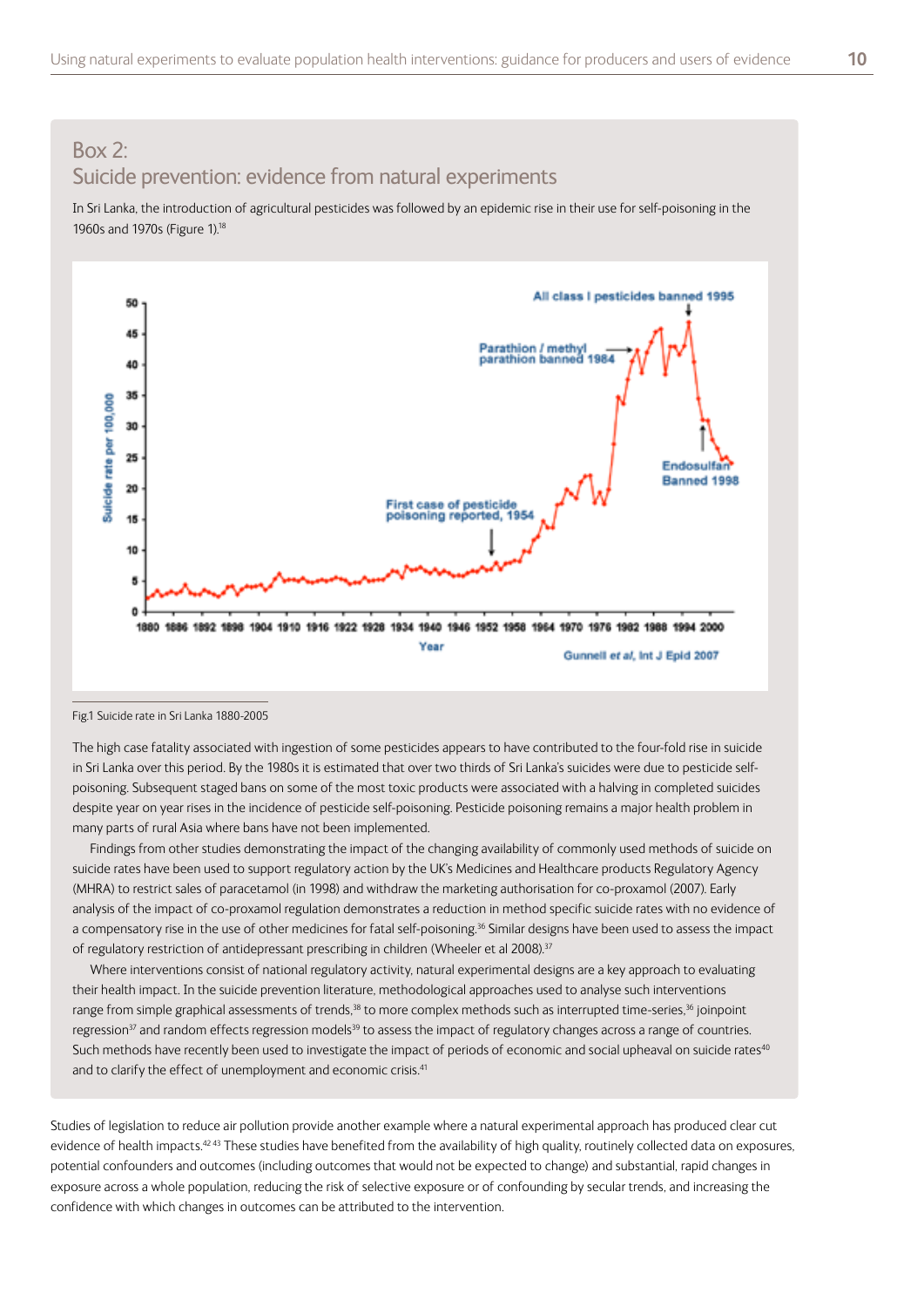#### <span id="page-10-0"></span>2.3. Evaluating interventions where health impacts are by-products

Natural experiments have also been used to evaluate health impacts that occur as a by-product of interventions primarily intended to influence non-health outcomes. Again, suicide provides an important example. In the 1950s and 60s domestic gas poisoning was the most frequent method of suicide in England and Wales. During the 1960s natural gas, which contains very little carbon monoxide, gradually replaced coal gas, which had a high carbon monoxide content. This led to a reduction in domestic gas suicide rates and, as there was little immediate substitution to other methods, overall suicide rates also declined and many deaths were prevented (Figure 2). 38 44



Kreitman N Brit. J. Prev. Soc. Med. (1976)30,86-93

Fig.2 Sex-specific suicide rates by mode of death, England and Wales 1955-1971

Another area where natural experiments have been used extensively is in estimating the effect of changes in price, often as a result of changes in taxation, on alcohol consumption and related harms (Box 3). 45 46 In the UK, an increase in the affordability of alcohol over the past two decades has been associated with a marked increase in alcohol-related deaths, which contrasts with a fall in most Western European countries. 47 Reversing the upward trend in alcohol-related harm is now a public health priority, although the best way to achieve it, and whether price is the right mechanism, remains hotly debated, despite extensive evidence that alcohol consumption and harm respond to changes in price.<sup>48-50</sup>

#### Box 3: Alcohol prices and alcohol-related mortality

In Finland a sharp reduction in the price of alcohol in 2004 provided a natural experiment that allowed researchers to assess the relationship between a fall in price and alcohol-related mortality.<sup>51</sup> The deregulation of import quotas by the European Union, followed by the accession of Estonia a few months later, prompted the Finnish Government to cut taxes on alcohol by an average of one third, to prevent the country from being flooded by cheap imported alcohol. This led to a sharp reduction in the price of most alcoholic drinks, and alcohol consumption rose by an estimated 12% over the next two years.

Herttua and colleagues linked employment and death register data to compare alcohol-related mortality in 2001-3 and 2004- 5 and to see whether any change varied by social position. They found that alcohol related mortality rates increased by 16% in men (an extra 22 deaths per 100,000 person-years) and 31% in women (8 extra deaths per 100,000 person-years). Subsequent analyses of survey data suggested that the patterning of the increase in mortality by age and social position matched that of the increase in consumption.<sup>52 53</sup>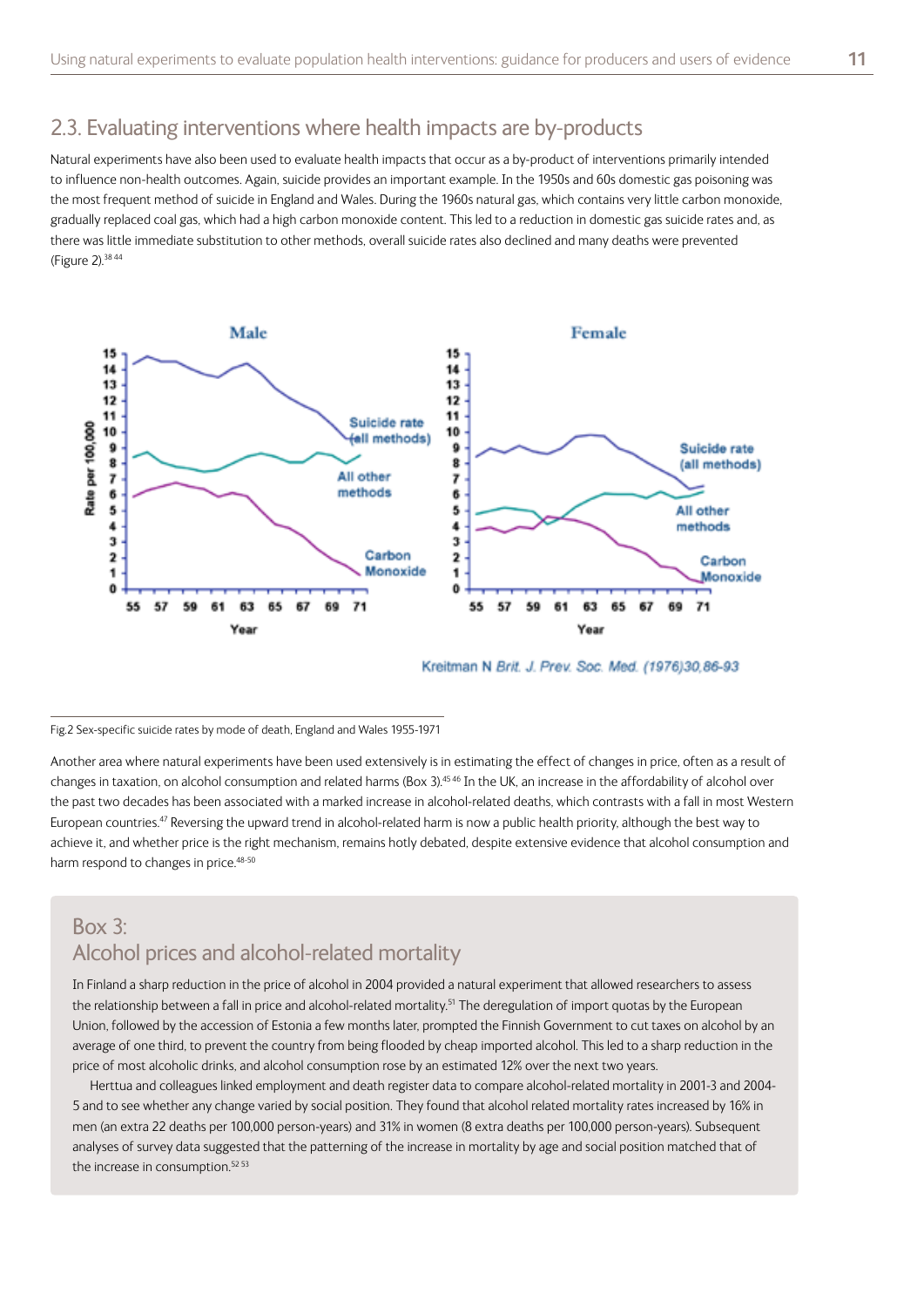The ability to link high-quality mortality and socio-economic data, coupled with a substantial and rapid price change, enabled the researchers to assess both the population impact of the change, and its effect on socio-economic inequalities in alcoholrelated mortality. Falling prices increased alcohol related mortality, with a disproportionate impact on the unemployed.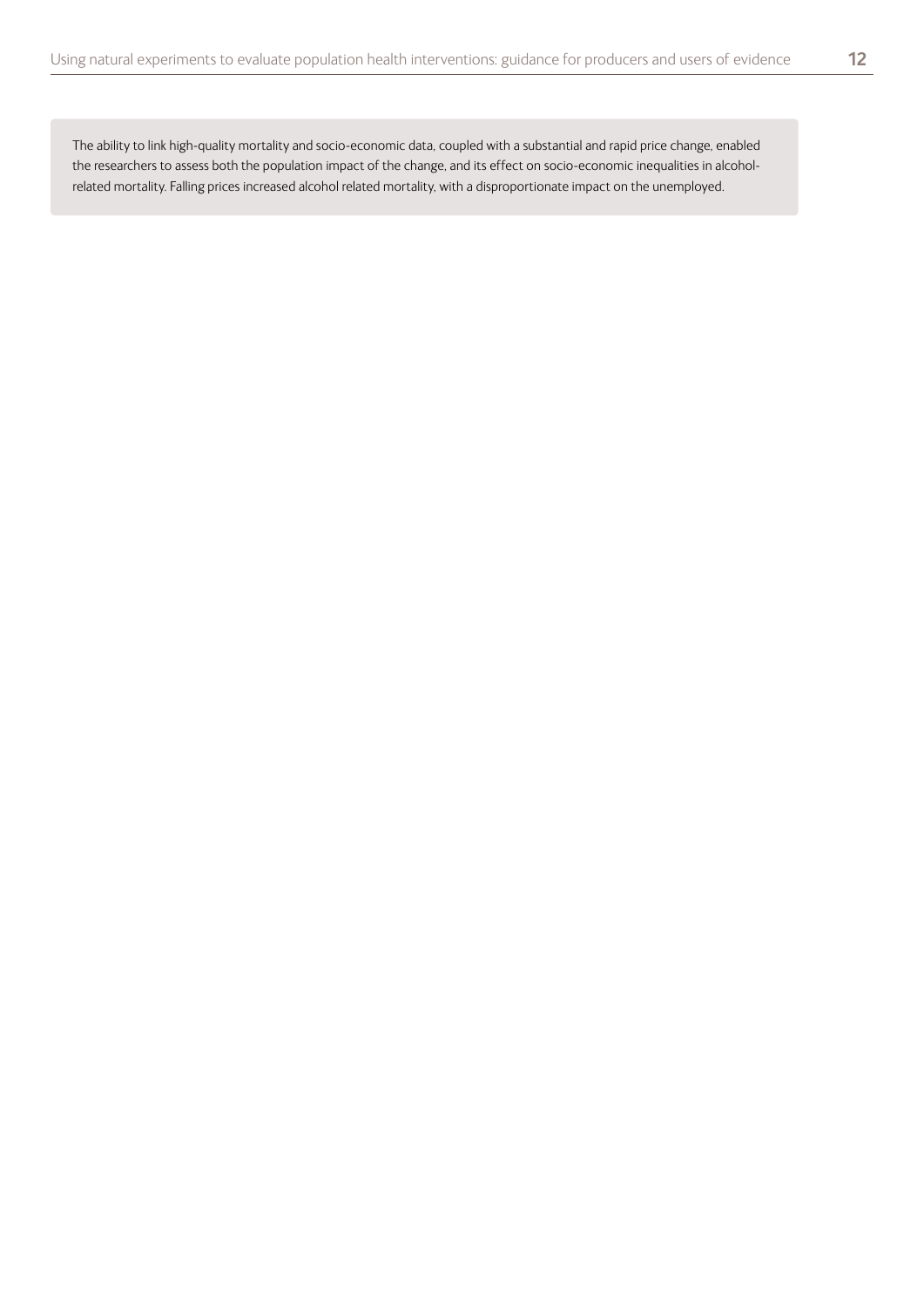# <span id="page-12-0"></span>3. Improving the use of natural experiments

The examples in Section 2 were chosen to illustrate the circumstances in which natural experiments can be used to obtain convincing evidence of causal effects or of the impacts of interventions. Perfect instances of these circumstances rarely occur in practice, and difficult choices have to be made about when to adopt a natural experimental approach and how best to exploit the opportunities that do occur. The response to recent calls to make better scientific use of opportunities to learn from natural experiments needs to be made in the context of constraints on the funding available for evaluation. The aim of this section is to provide guidance about how scarce evaluative resources may best be deployed in this area.

#### 3.1. Choosing when to use a natural experimental approach

The fact that a natural experiment is taking place does not in itself constitute grounds for investing in a scientific evaluation. It is not necessary or feasible to evaluate every natural experiment, or every element of a given natural experiment. In practice, natural experiments form a spectrum, and the opportunities they provide for research depend on a range of factors including the size of the population affected, the size and timing of impacts, the processes generating variation in exposure, and the practicalities of data gathering. Natural experimental studies should only be attempted when exposed and unexposed populations (or groups subject to varying levels of exposure) can be compared, using samples large enough to detect the expected effects, and when accurate data can be obtained on exposures, outcomes and potential confounders. These design issues are dealt with in Section 4 below. In addition, a scientific evaluation should only be undertaken when the scientific rationale for a study can be clearly articulated. The case is strongest when as many as possible of the following conditions are satisfied. If few or none can be met, the funders or providers of a given intervention may still wish to conduct an evaluation for their own purposes, but those interests should not be confused with scientific priorities.

- 1. There is a reasonable expectation that the intervention will have a significant health impact, but scientific uncertainty about the size or nature of the effects. Just as some clinical research funders will not fund a randomised controlled trial unless a recent systematic review has shown the need for a new trial, any proposal for a study of a natural experiment should be similarly justified in terms of specifying the general research questions to which it will contribute new knowledge. These may be identified from systematic reviews, the research recommendations of National Institute for Health and Clinical Excellence (NICE) or other guidance, scoping reviews, expert consensus exercises and similar sources. Even when the aggregate effect of a type of intervention has been well established, important uncertainties may remain about its effects in different settings, its effects in different social groups (and therefore about its impact on health inequalities), or its wider impacts (for example the health impacts of an intervention mainly intended to reduce crime). Some natural experiments — particularly those involving simple interventions and large effects observed in multiple study populations — may be sufficient to provide a definitive answer to key research and policy questions. In many cases, however, single natural experiments in policy areas related to the wider determinants of health are unlikely to provide definitive, unambiguous scientific guidance for policy; rather, they should be regarded as contributing to a growing body of evidence for subsequent cumulation in systematic reviews and other forms of evidence synthesis. 54
- 2. A natural experimental study is the most appropriate method for studying a given type of intervention. This will often depend on showing that it is impractical, unethical or politically unfeasible for the intervention to be introduced as a true experiment, at least for the foreseeable future. In most cases, a well designed and planned true experiment is likely to contribute more to the overall scientific evidence in a given area than is a hastily executed natural experiment, even if the latter type of study could be completed more quickly and would satisfy the needs of certain stakeholders. However, RCTs are clearly not possible in some situations, such as studying the impacts of interventions that are highly specific to their context (such as urban motorway construction) or otherwise unique in time and place (such as major sporting events), and it is important to avoid an 'evaluative bias' whereby evidence is mainly gathered about certain types of intervention (those amenable to an RCT) and not about others. 55
- 3. It is possible to obtain the relevant data from an appropriate study population, comprising groups with different levels of exposure to the intervention. This is likely to depend on showing either that suitable data are already routinely available, or that there is enough time to specify a suitable study population and collect baseline data before the intervention is introduced. Routinely collected data have often been used successfully for the efficient evaluation of natural experiments, for example by tracking changes in the incidence of self-harm and suicidal behaviour following legislation to limit access to specific means of suicide (Box 2 and Figure 2). Routine national surveillance datasets (such as hospital episode data or health surveys) may be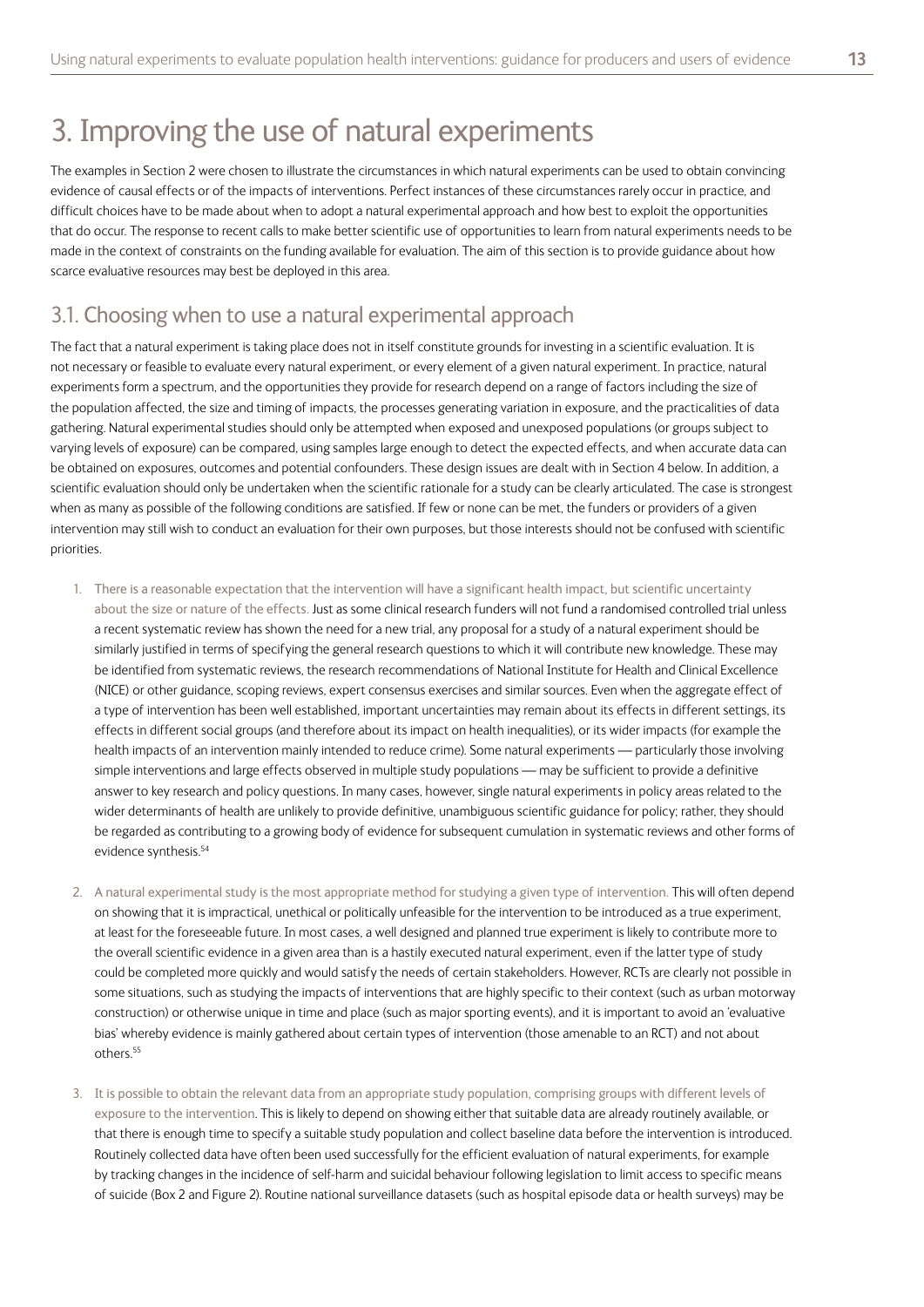<span id="page-13-0"></span>sufficient for this purpose when the data are collected with sufficient frequency and consistency to permit an interrupted time series design,<sup>5657</sup> the intervention is applied to a large population, and the 'signal' of the effect is large enough to be detected against the background 'noise' in the surveillance data.<sup>58</sup> For interventions at a more local level, routine data sources may not be suitable if they are collected infrequently (as in most national censuses), sample only a small fraction of the population, or involve exposure or outcome measures that are imprecise or change over time (as in some national health surveys)<sup>59</sup> or are made available at an insufficient level of spatial resolution (as in many datasets deposited in data archives). In the latter case, it may be possible to negotiate access to a version of the dataset in which more precise geocoding of participants is traded for less precise measures of their sociodemographic characteristics. If suitable routine data are not available, it will usually be preferable to collect baseline data and conduct a prospective (cohort or repeat cross-sectional) study rather than relying exclusively on retrospective (recall) data, although, as the example of sudden infant death syndrome (SIDS) shows,<sup>5460</sup> retrospective case-control studies can contribute to important advances in public health research, interventions and policy.

4. The intervention or the principles behind it have the potential for replication, scalability or generalisability. This principle would most obviously be met when a proposal to roll out a given intervention across a whole region or country has political support and is informed by a well designed pilot study. However, it is not necessary for the precise intervention available for study to be 'replicable' as such in order to justify its evaluation, as long as the study is designed to address appropriate research questions. As the revised MRC framework for the development and evaluation of complex interventions makes clear, the evaluative focus on a given type of intervention may gradually shift over time from testing efficacy, to establishing practical effectiveness in a range of settings, to optimising delivery and understanding causal mechanisms. 61 For example, many interventions in the built environment are highly specific to their context. It is meaningless to suggest that a particular new railway, motorway, cycle path or country park could be directly replicated anywhere else, but it is possible to use the opportunity presented by natural experiments of this kind to test more general (and generalisable) hypotheses, particularly where multiple study sites or study populations are available.<sup>6263</sup> Similarly, even if an overall programme of community-level interventions involves a high degree of internal complexity and variability between sites, it may be possible to identify elements within the overall programme that are similar across multiple sites and therefore offer more tractable hypotheses to be tested.

#### 3.2. Natural and planned experiments

By definition, natural experimental studies involve a degree of opportunism: in *The Uses of Epidemiology* Jerry Morris called them 'experiments of opportunity'.<sup>64</sup> But making the most of the available opportunities requires careful planning. Many of the examples we have described use routinely collected data, such as mortality and health service records or population health surveys. Researchers need to be aware of the potential of such data sources, but also of their shortcomings, and should be ready to press for improvements where necessary. Haw et al.<sup>17</sup> describe a programme of studies to evaluate the impact of the Scottish ban on smoking in public places using a mixture of primary data collection, routine data and enhancements to existing sources, such as additional questions and measures incorporated into long established surveys (Box 4).

### Box 4: Evaluating Scotland's smoke-free legislation

Legislation to ban smoking in enclosed public places was implemented in Scotland in March 2006. Evidence from previous research about the harm associated with environmental tobacco smoke (ETS), and the success of smoke-free legislation in the Republic of Ireland, were used to make the case in Scotland, and researchers worked closely with policy makers to ensure that the evidence was used to good effect. Compared with most public health interventions the legislation was a simple intervention, comprehensively implemented at a population level with an established infrastructure for enforcement. This made it an ideal policy to evaluate. However, the multiple outcomes across several domains required a complex evaluation strategy, again developed in collaboration with policy-makers. The strategy was based on an empirically derived logic model<sup>17</sup> linking the ban to short-term, intermediate and long-term outcomes. The evaluation focused on eight outcome areas: knowledge and attitudes; ETS exposure; compliance with the legislation; socio-cultural adaptation; smoking prevalence; tobacco-related morbidity and mortality; economic impacts on the hospitality sector; and health inequalities. Outcomes were measured using a combination of secondary analysis of routine datasets (health, behavioural and economic), social surveys and data from a portfolio of research studies commissioned to address specific questions.

The evaluation found that compliance was high from the outset<sup>65</sup> with a rapid<sup>66</sup> and sustained<sup>67</sup> improvement in the air quality in bars, with a 90% reduction in SHS smoke exposure in bar workers, as determined by salivary cotinine levels, and a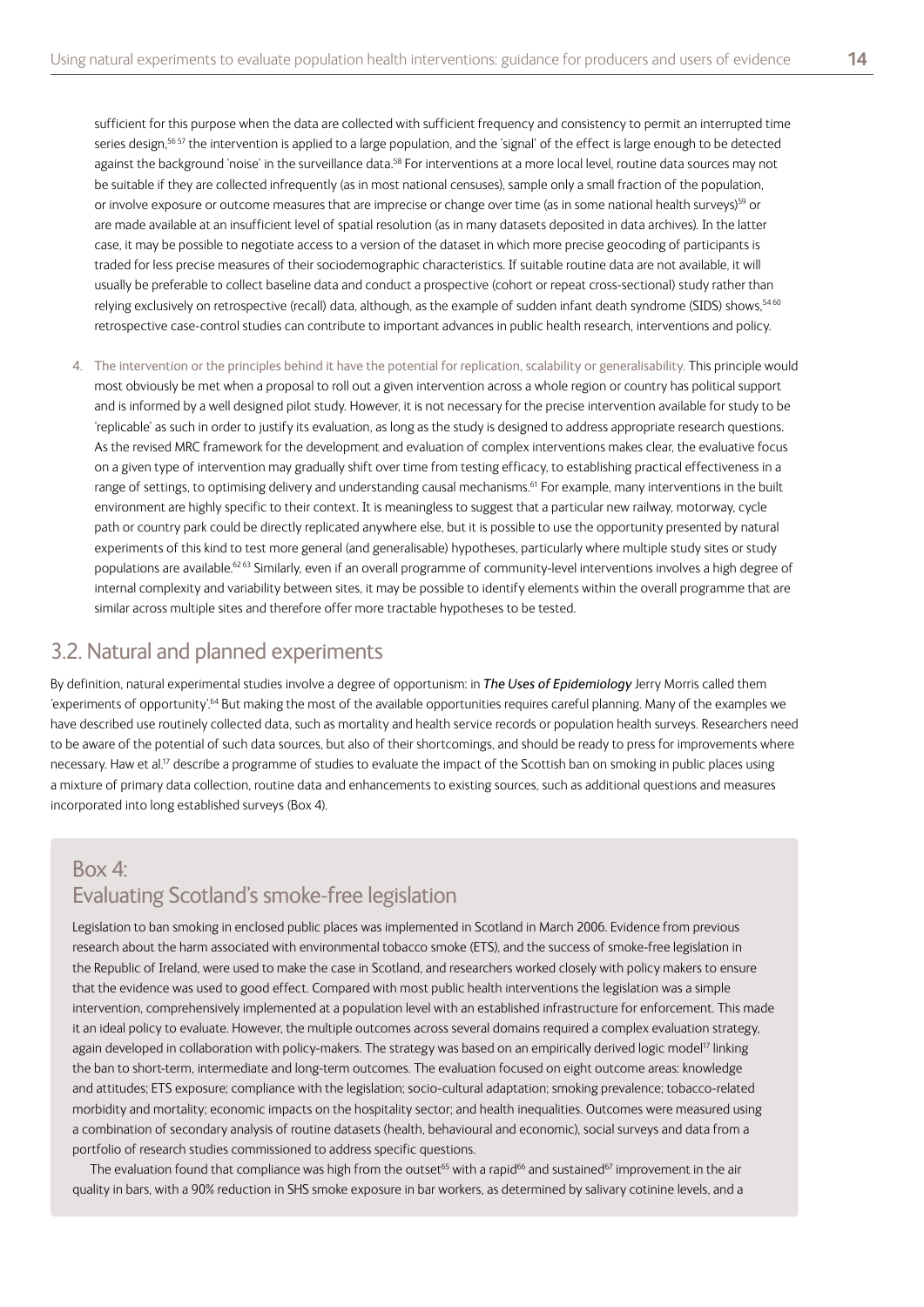<span id="page-14-0"></span>40% reduction in representative samples of adults<sup>68</sup> and children<sup>69</sup> in the general population. There were also measurable improvements in health. At one year the bar worker cohort reported fewer respiratory and sensory symptoms,<sup>70</sup> though no improvement in lung function. A prospective study of admissions to hospital for acute coronary syndrome found a 17% reduction in a ten month period post-legislation, compared with a 4% reduction in acute myocardial infarction (AMI) admissions in England over the same period and a mean annual reduction of 3% in AMIs in Scotland in the ten years prior to the legislation.<sup>71</sup> A time series analysis of routine admission data found a reduction in asthma hospitalizations in children of 18.2% per year. Prior to the legislation, admissions for asthma among children aged 0-14 had been increasing at a mean rate of 5.2% per year. 57

In addition to the health impacts, the evaluation also found evidence of changes in smoking culture and behaviour. Postimplementation, support for the legislation increased more quickly in Scotland than in the rest of the UK where it had not yet been introduced. More stringent restrictions on smoking at home were also reported post-legislation in Scotland.<sup>68 6972</sup> A time series analysis revealed that adult smoking prevalence fell by 2.4 percentage points after introduction of the legislation.<sup>73</sup> This was associated with an increase in uptake of nicotine replacement therapy in the three months leading up to implementation, though this fell back to the seasonal norm within a year of implementation.<sup>7374</sup>

The research studies that contributed to the evaluation employed a variety of study designs. Evidence from this evaluation and those in other countries<sup>75 76</sup> makes a compelling case for the positive health, behavioural and socio-cultural impacts of the smoke-free legislation.

Researchers should also look for opportunities to incorporate an element of planned experimentation into the implementation of policies, especially in situations where a natural experiment is unlikely to provide convincing evidence. Murphy et al.<sup>77</sup> describe working with colleagues in the Welsh Assembly Government and with practitioners to ensure that the National Exercise Referral Scheme was rolled out in the context of an RCT, in line with the NICE recommendation that the evidence base was weak and such schemes should only be implemented in conjunction with further controlled studies.

Another option is to embed a trial within the implementation of a wider programme, to test the effectiveness of a variant or additional programme element. The Sure Start programme to tackle child poverty and social exclusion has been criticised for being rolled out nationally without an experimental evaluation.<sup>78</sup> Hutchings et al.<sup>79</sup> conducted a randomised controlled trial to determine the effectiveness of a parenting intervention delivered by Sure Start staff to families where there was a risk of a child developing a conduct disorder. In contrast to the ambiguous findings from the much larger evaluation of Sure Start,<sup>2580</sup> the trial showed that the parenting intervention was effective<sup>79</sup> and good value for money.<sup>81</sup>

Stepped wedge designs, in which the intervention is rolled out area by area with the order decided randomly, offer a compromise between non-experimental implementation and a conventional cluster randomised trial. 82 They provide another way of incorporating an experimental element within programme implementation and are particularly useful in situations, such as Sure Start, where implementation is likely to be phased in any case, or where existing, partial evidence of effectiveness makes a parallel group randomised design politically or ethically unappealing.

#### 3.3. Assessing value for money

Given limited budgets, policy-makers face difficult choices regarding which interventions to fund, and to what extent. Evidence of effectiveness, while necessary, is not sufficient to make properly informed choices about the best use of scarce resources. Economic evaluation uses information about both costs and outcomes to estimate value for money as accurately as possible given the available evidence. Incorporating an economic perspective into a natural experimental evaluation should make the results much more useful for decision-makers, helping them to choose between interventions offering the greatest value for money — that is, to select the best intervention to meet a particular objective ("technical efficiency") and to allocate funds between different kinds of interventions ("allocative efficiency").

Ideally, economic evaluation should be considered as an integral part of the overall evaluation,<sup>83</sup> although in some cases it may be more appropriate to apply economic evaluation later, when synthesising and interpreting the results of multiple intervention studies, rather than separately for each study. Economists should be involved at project inception to ensure the right information is collected and a value of information analysis carried out at an early stage to assess how much decision-makers should be prepared to pay for the evidence, and thus inform the decision whether to proceed with the evaluation.<sup>84</sup>

In practice, methods of economic evaluation have largely been developed in relation to healthcare rather than public health interventions, and it is recognised that economic evaluation in public health poses particular challenges. 85 These include the attribution of effects, the comparison of interventions originating in different policy sectors, the measurement of outcomes and the incorporation of equity considerations.<sup>86</sup> The first three are likely to be particularly pronounced in the case of natural experiments. Section 4 reviews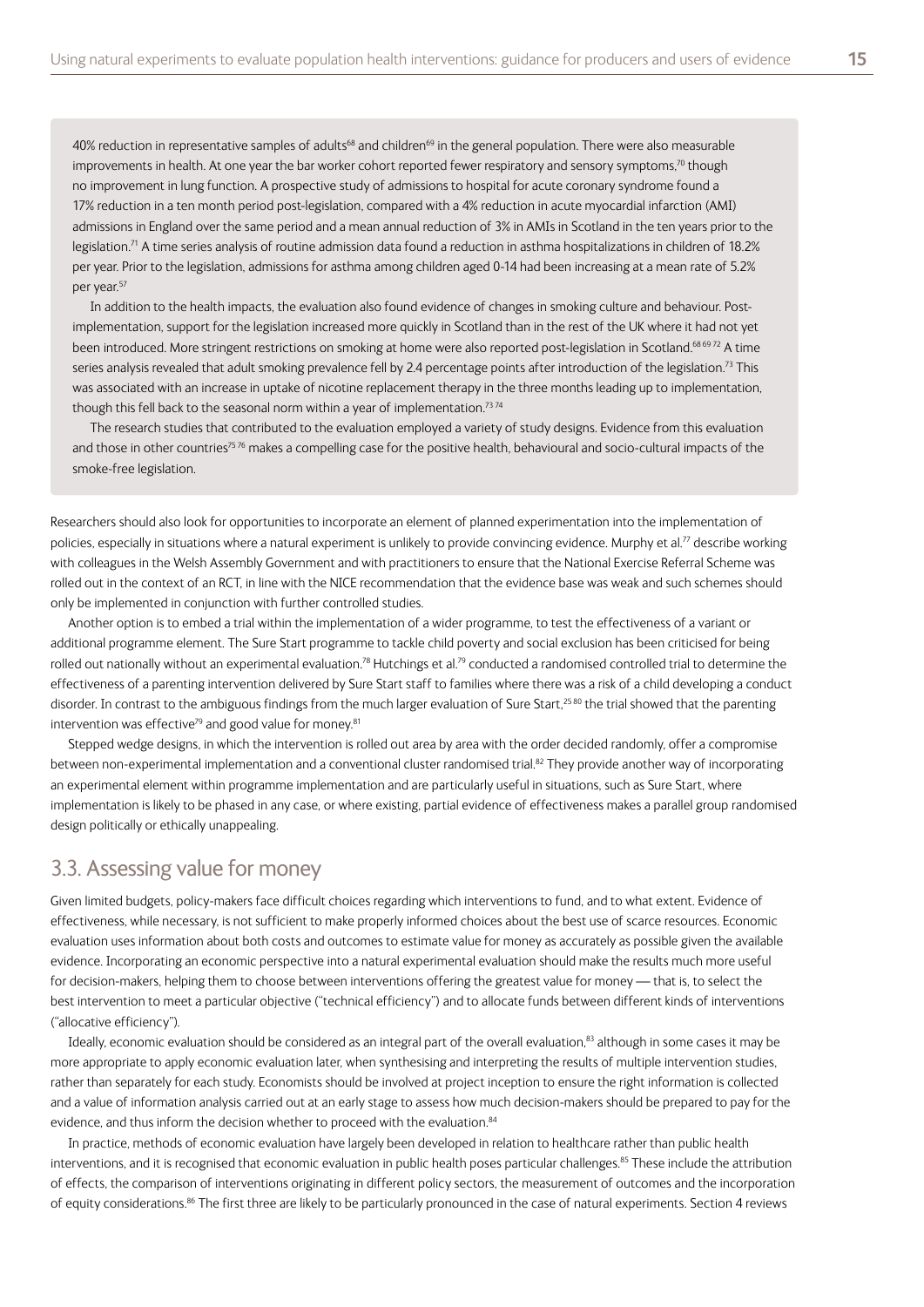methods for estimating effects; here we briefly discuss the questions of which perspective to adopt and the choice of cost and outcome measures.

Whose perspective? A key feature of economic evaluation is that it makes explicit the perspective from which cost and impact are assessed. The perspective adopted then informs which costs and outcomes to include in the evaluation. Choice of perspective is complicated in cases where health impacts are not the primary aim of the intervention. In the case of natural experiments, a broad, eg societal, perspective will usually be preferable to a narrower one, such as the perspective of a service provider. 87

Which costs and which outcomes? A wide range of costs may have to be considered, including the costs of providing the intervention, the impact on the use of other services, and costs associated with unintended consequences, such as the economic impact of licensing laws, minimum prices per unit of alcohol, or bans on smoking in bars or restaurants. Costs should be calculated net of any savings (eg reduced hospitalisations) that occur as a consequence of the intervention. Use of an explicit theory of change or a logic model may help to systematically identify all the relevant costs and outcomes, and is particularly useful in identifying long term consequences. Estimating long term impacts is likely to be heavily reliant on untestable, or only partly testable, assumptions and should therefore be accompanied by a sensitivity analysis. Generic, preference weighted, outcome measures should be used where appropriate, reflecting the perspective taken in the evaluation. This enables heterogeneous interventions to be compared, and value for money decisions to be taken.<sup>85</sup>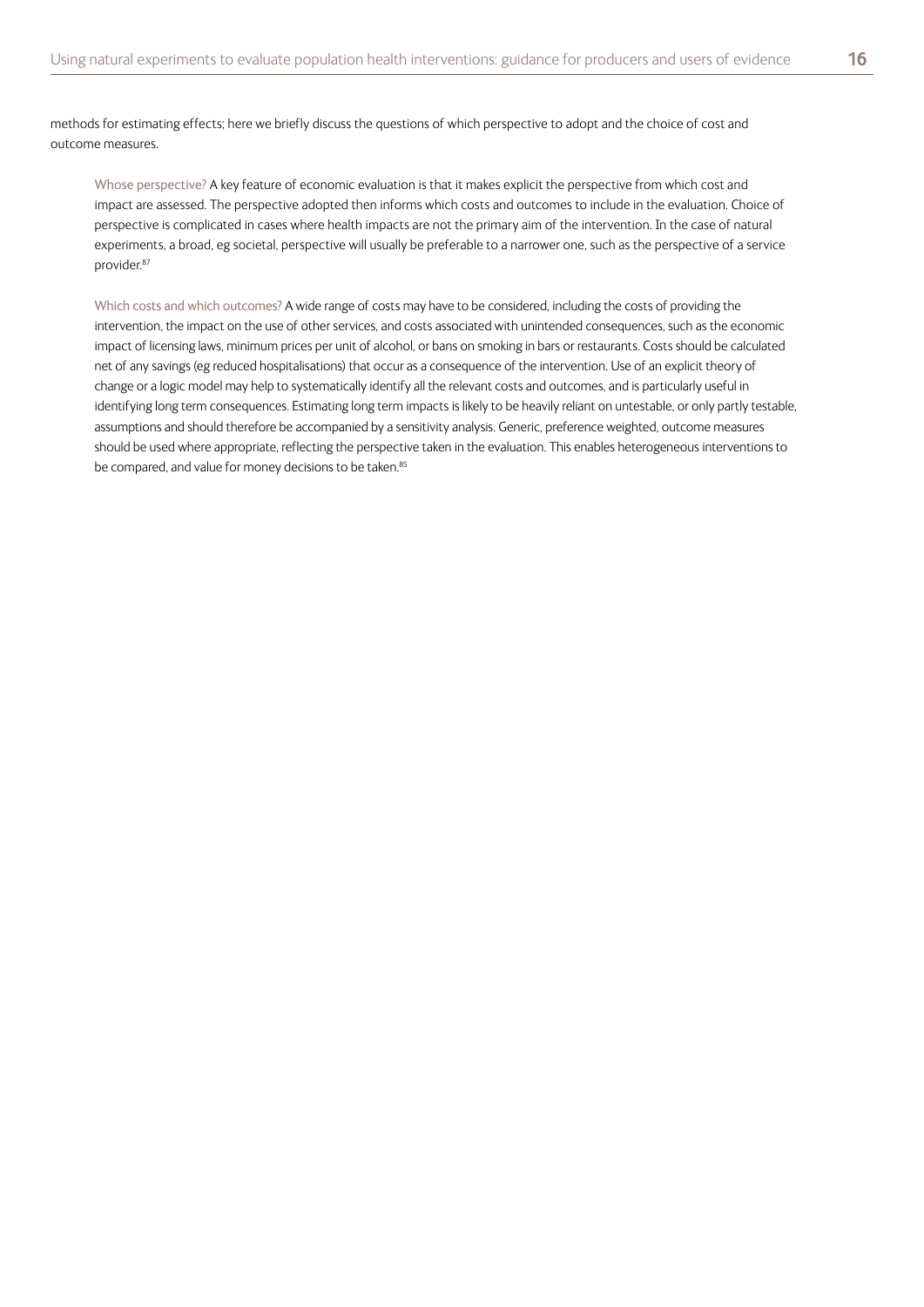# <span id="page-16-0"></span>4. Improving the design, analysis and reporting of natural experiments

Planned and natural experiments are both subject to similar threats to validity, such as loss to follow-up, inaccurate assessment of exposure and outcomes, and so on. The key difference is that randomised controlled trials have a very general and (if deployed properly) effective method of preventing the bias that results from selective exposure to the intervention,\* i.e. the tendency for exposure to vary according to characteristics of participants that are also associated with outcomes.<sup>88</sup> In the case of non-randomised studies, there is no such general solution to the pervasive problem of confounding.<sup>89</sup> Instead there is a range of partial solutions, each if which is applicable in some, often very restricted, circumstances but not others. Understanding the processes that produce the variation in exposure is therefore critical to the design of natural experimental studies.<sup>90</sup>

All natural experimental studies require a comparative design of some kind, to provide an indication of what would have happened in the absence of the intervention, often referred to as a 'counterfactual'. If an intervention is expected to have a very large or rapid impact, a simple design, such as a comparison of outcomes in an exposed group and an unexposed control group, may appear to be adequate. Natural experiments can also be used to study more subtle effects, so long as a suitable source of variation in exposure can be found, but the design and analysis become more challenging. In any case, what is often required from an evaluation is an estimate of effect size, and a large observed effect may incorporate a large element of bias due to selective exposure to the intervention. Whatever the expected effect size, care should be taken to minimise bias in the design and analysis of natural experiments. Since it is difficult to eliminate all bias, transparent reporting of natural experimental studies is vital.

#### 4.1. Design

A study protocol should be developed whatever design is adopted. Interventions evaluated using natural as opposed to planned experiments may be vaguely specified, prone to delays in formulation or implementation, and subject to unplanned variation or change over time.<sup>91</sup> A credible study protocol, developed in collaboration with the relevant policy makers or service providers, can help avoid some of these difficulties. Publication of study protocols helps to publicise research in progress, thus reducing the risk of unhelpful duplication and selective publication of positive results.<sup>92</sup> It makes clear what the initial study hypotheses were, which analyses were pre-planned, and which, if any, were adopted following inspection of the data. Other aspects of good practice in the conduct of observational studies that are particularly important in the case of natural experiments include the need for clear definitions of target populations, explicit sampling criteria, and valid and reliable measures of exposures and outcomes.

The examples of suicide prevention<sup>18 38</sup> and air pollution control<sup>42 43</sup> show that simple designs can provide convincing evidence if a whole population of considerable size is abruptly exposed to an intervention, the effects of the intervention are large and rapidly follow exposure, and can be measured accurately at population level using routinely available data. This combination of circumstances is rare, and more complex designs are usually required.

Multiple pre/post measures: If it is not feasible to include an unexposed control group, as in the alcohol taxation example (Box 3), then repeated measures before and after the intervention may be used to control for secular changes, as in an interrupted time series design. 56 These should preferably extend long enough before and after the intervention to taken into account any short term fluctuations around the time of implementation.

Multiple exposed/unexposed groups: Intervention and control groups should ideally be as similar to one another as possible. If there are substantial differences, for example due to strong selection into the intervention group, complete control for confounding will be difficult. Multiple comparison groups that differ according to some variable that may affect both exposure to the intervention and outcomes can be used to assess whether selection on that variable is likely to be an important source of bias. 90 Variations in policy, or in policy implementation, between states or provinces in a federal jurisdiction may provide a useful source of variation, especially if the areas being compared are similar in the terms of other characteristics that might affect response to the policy.

<sup>\*</sup> This is sometimes referred to as selection bias or allocation bias. The term 'selection bias' is used in two distinct senses within epidemiology. 15 84 One is the sense used above, i.e. to refer to the likelihood that exposure varies with factors that are also associated with variation in outcomes; the other refers to a bias arising from the process by which a study sample is selected from the relevant population. Selection bias in the first sense causes confounding, which can reduce 'internal validity' and is a key problem in interpreting natural experimental data. Selection in the other sense is also important, because it affects the generalisability or 'external validity', of study findings, but is less pivotal to the methodology of natural experimental studies.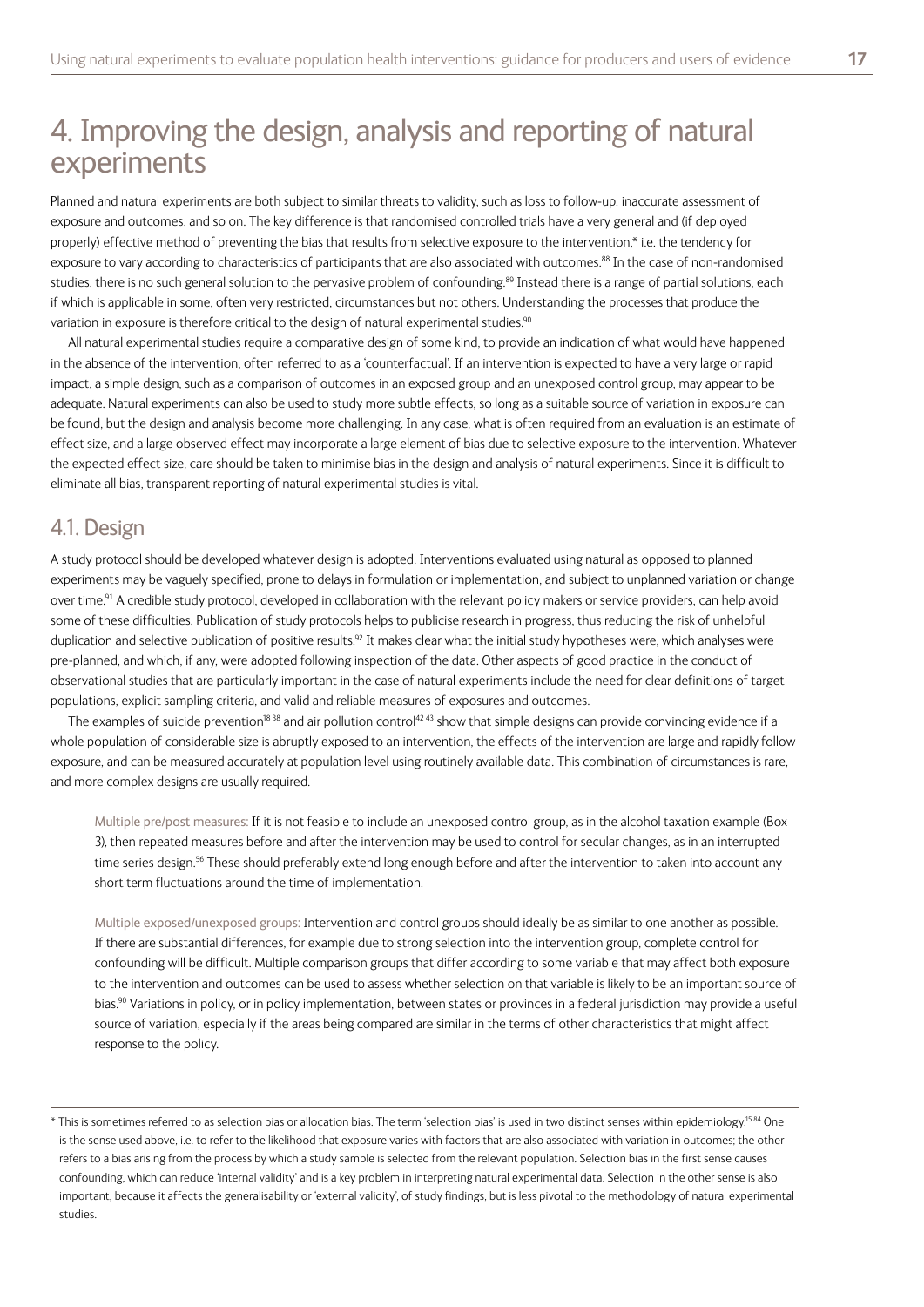<span id="page-17-0"></span>Measurement of confounders: the methods of analysis and testing described in the next section rely heavily on accurate identification and measurement of potential confounders, i.e. characteristics of participants that are associated with both exposure and outcomes. Ideally, the choice of measures should be based on a good theoretical understanding of the selection processes that are causing the confounding. Often, however, the choice depends on what is available in routine or pre-existing survey datasets.

Combinations of methods: It is unlikely that a single method will deal adequately with all possible biases, and combining methods may provide additional protection. Controlled interrupted time series designs combine multiple pre-post measures with comparisons of exposed and unexposed groups. Cohort studies are more powerful than repeat cross-sectional studies, for a given sample size, but also more subject to biases due to ageing, attrition, etc., so combining the two designs may be preferable to using either in isolation.<sup>93</sup> Mixed method approaches, combining qualitative and quantitative methods may also be useful, for example where it is difficult to distinguish quantitatively between competing explanations.

#### 4.2. Analysis

One of the defining features of a natural experiment is that manipulating exposure to the intervention is not possible. Understanding the assignment process is therefore central to the appropriate analysis and interpretation of data from natural experiments.<sup>90</sup> There are a few examples where assignment is by a 'real life' lottery, but selection is the rule and a range of methods is available for dealing with the resulting bias. This is an active area of methodological research, and many variants and extensions are described in the specialist literature.<sup>12 1994 95</sup> Here we summarise some of the most commonly used methods. It is important to emphasise that, as far as possible, analytical options need to be taken into account in the design of studies to ensure that data requirements are met.

4.2.1. Selection on observables One important class of methods is applicable where the factors that determine exposure can be measured accurately and comprehensively.

Matching: This involves finding unexposed individuals (or clusters of individuals) which are similar to those receiving the intervention, and comparing outcomes in the two groups (Box 5).

#### Box 5:

#### A large scale natural experiment: incentives for Indian women to use a health facility to give birth

Trials of conditional cash transfer schemes in low and middle income countries suggest that they can increase uptake of preventive services, but their effect on health is less clear.<sup>96</sup> Janani Suraksha Yojana (JSY) is a conditional cash transfer scheme launched by the Government of India in 2005 to encourage women to give birth in a health facility rather than at home, with the aim of reducing maternal and neonatal deaths.

Lim et al.<sup>97</sup> used data from nationwide household surveys in 2002-4 and 2007-8 to assess the coverage of JSY and its effect on use of health facilities and rates of perinatal, neonatal and maternal mortality. Three methods were used to assess impact: exact matching, in which births to mothers receiving JSY were matched with non-recipient births, using measures of poverty, wealth, caste, education, parity, maternal age and place of residence, with further adjustment in the analysis for those covariates plus others including religion and distance from the nearest health facility; a 'with vs. without' analysis, comparing all births to women receiving JSY with all those to non-recipients, adjusted for the same socioeconomic and demographic characteristics; and an analysis of 'difference in differences' that compared use of health facilities and mortality at a district level, adjusting for a range of social, demographic and health system variables.

Analysis of coverage showed wide district and state-level variation in the take-up of JSY. States with higher rates of take-up showed larger increases in the proportion of births within health facilities. All three analyses of impact showed that women who received payments were more likely to give birth in a health facility. The matched and 'with vs. without' analyses indicated that JSY receipt was associated with four fewer perinatal deaths per 1000 pregnancies and two fewer neonatal deaths per 1000 live births. The less precise difference-in-differences analysis showed a larger but non-statistically significant reduction in perinatal and neonatal deaths at the district level.

Strengths of this study include the combination of three methods to assess impact, using data from very large surveys (620,000 households in the first wave and 720,000 in the second), which allowed analyses of state and district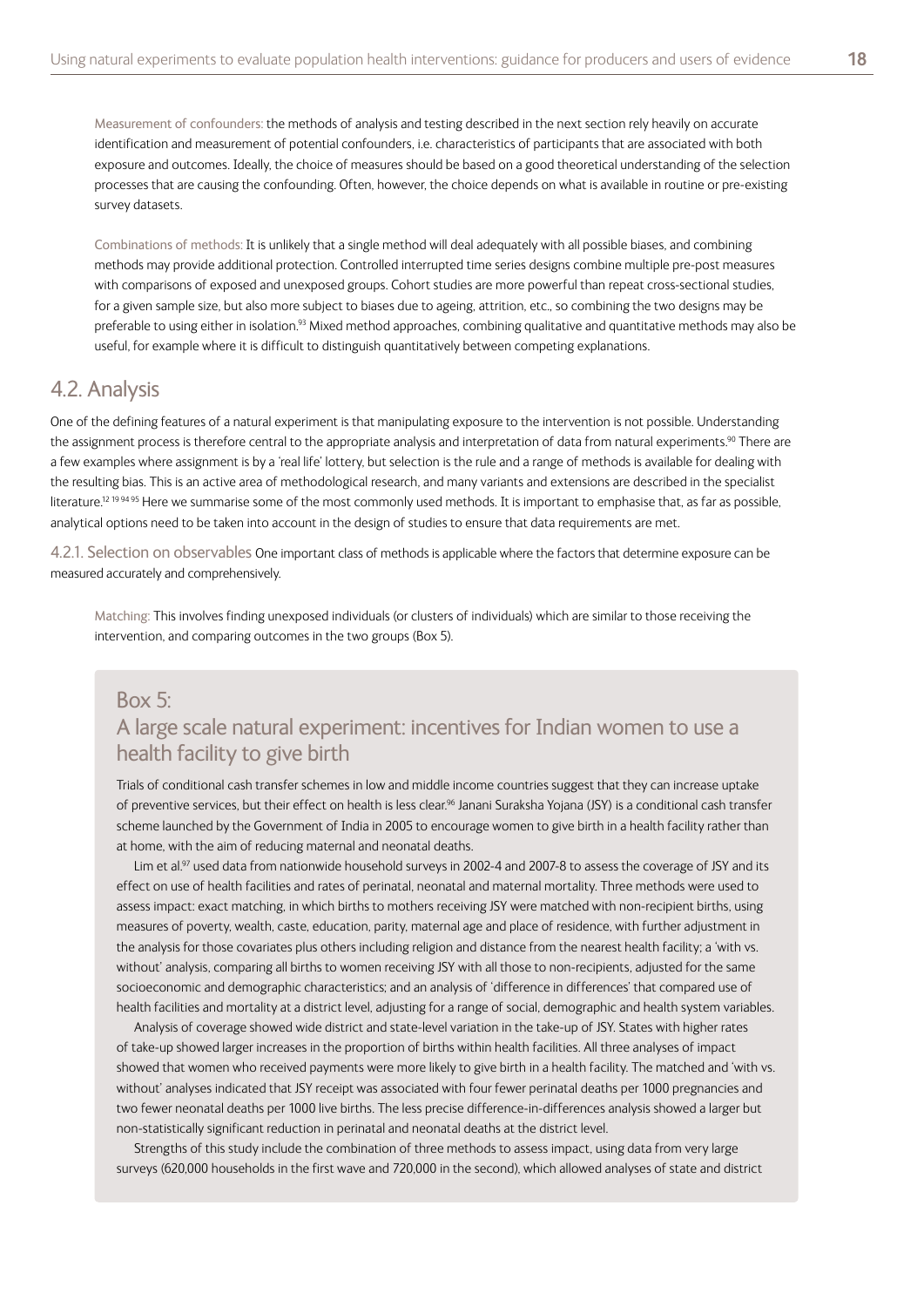<span id="page-18-0"></span>level variation. The matched and 'with vs. without' analyses are prone to confounding by unobserved individual level differences. The difference-in-differences analyses address this problem, but are less precise. The consistent results in relation to intervention coverage, and the consistent direction of effect in the neonatal and perinatal mortality analyses, suggest that differences in the mortality findings reflect limited statistical power in the district-level analyses rather than bias in the individual-level analyses. As with other successful natural experimental studies, the study demonstrates the value of high quality data gathered across large populations.

Matching requires good quality data on the relevant characteristics and a sizeable unexposed population of potential matches. An advantage is that it does not require data on changes in outcomes. A drawback is that the matching process may become unwieldy if there are a large number of factors to take into account, though specialised software is now available.<sup>98</sup> However the main disadvantage is that interpreting the difference in outcomes as an effect of the intervention assumes that selection takes place only on observable characteristics. Bias will remain if there are unobserved factors that influence both exposure and outcomes.

Regression adjustment: Measured characteristics that differ between those receiving the intervention and others can be taken into account in multiple regression analyses. Issues that arise include the choice of which variables should be adjusted for and whether this should be pre-specified, and whether to include non-linear terms and interactions in the statistical model. Such regression adjustment is only effective if all the factors that determine exposure are precisely measured. This may very often not be the case,<sup>89</sup> in which case estimates of an intervention's impact will be biased by residual confounding.

Propensity scores: In formal terms, a propensity score is an estimate of the likelihood of being exposed given a set of covariates. 99 The scores are usually estimated by logistic regression, and can be used in a variety of ways. One is to match exposed with unexposed units (which may be individuals or clusters of some kind) using values of the propensity score rather than the covariates themselves. Another is to compare exposed and unexposed units within strata of the propensity score. They can also be used for covariate adjustment, by entering the score into a regression of outcomes. The advantage is that using a single score rather than a range of covariates should make it easier to find matches, or to keep the number of strata or the number of variables in the outcome model manageable. A disadvantage is that propensity scores only work well when there is substantial overlap between the scores of exposed and unexposed units. Like matching, the method cannot address the bias associated with unobserved differences between recipients and non-recipients.

4.2.2. Selection on unobservables Given the difficulty of measuring accurately all of the characteristics associated with exposure to an intervention, methods that deal with unobserved factors are a potentially valuable advance on those that only deal with observed factors.

Difference in differences: This method compares change over time in exposed and unexposed groups.<sup>12</sup> The differencing procedure controls for unobserved individual differences, and for common trends, i.e. changes that affect both groups similarly (Box 6). Because it assumes that the unobserved characteristics are fixed, and that the outcomes in each group would change in the same way in the absence of the intervention, it is vulnerable to changes in the composition of the groups and to external influences, such as the effect of other interventions, that differentially affect the exposed and unexposed groups. With additional data it may be possible to address these problems. Compositional changes can be allowed for with individual level data, and the assumption that trends would be similar in the absence of the intervention can in principle be tested using data on multiple time periods.

#### Box 6: Abolition of general practitioner fundholding as a natural experiment

There was no large-scale evaluation when general practitioner (GP) fundholding was introduced as part of a series of changes in National Health Service funding in the early 1990s, despite concerns that it might lead GPs to accumulate surpluses by referring fewer patients to hospital for elective treatment. A feature of the scheme was that GPs could choose whether or not to become fundholders, and around half did so, meaning that comparisons of practices inside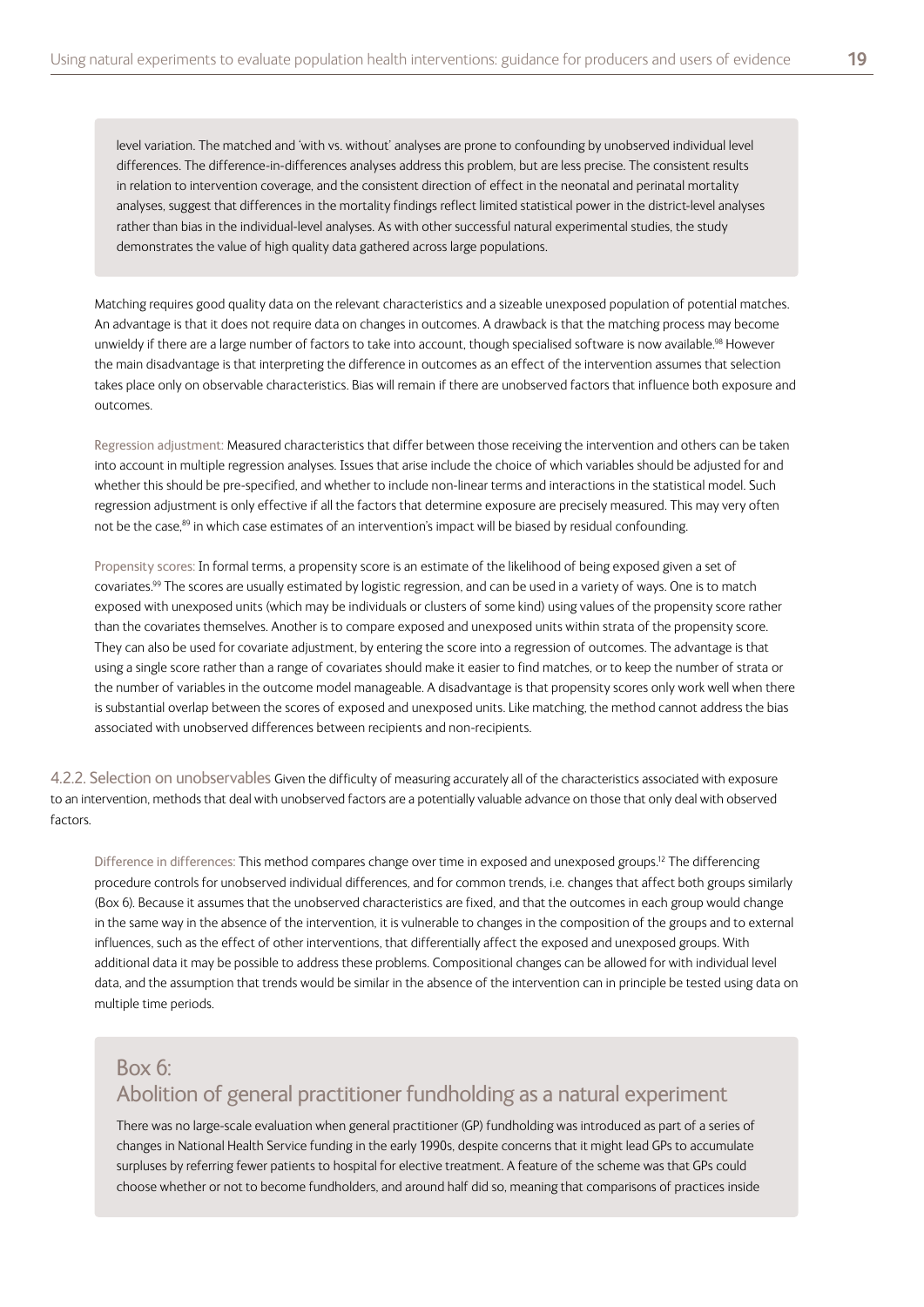and outside the scheme might be confounded by factors associated with their choices. The complete withdrawal of fundholding in 1999 provided the opportunity for a natural experiment, comparing changes in admission rates in fundholders and non-fundholders before and after abolition.

Dusheiko et al.<sup>100</sup> used a difference-in-differences approach to identify the effect on admission rates of fundholding, allowing for differing characteristics of fundholding and non-fundholding practices and for other influences on admissions, such as initiatives to reduce waiting times. Using a mixture of administrative and research datasets with information on referral rates and practice characteristics, they found that fundholders had lower rates of elective admissions while fundholding was in operation, and subsequently increased their rates of admission more than nonfundholders in the two years following abolition. There was no difference in rates of emergency admission between the two types of practice, or in the changes in the rates before and after abolition, strengthening the inference that fundholding influenced elective admissions.

The study has a number of features that make for a good natural experimental study. It made use of large national datasets, with information on admissions, practice and provider characteristics, that permitted modelling of factors other than fundholding that might affect admission rates; it used data for two years before and after the withdrawal of fundholding, to distinguish longer term from transitional effects; there was an abrupt change in financial regime that affected all the fundholding practices, but had no effect on the non-fundholders; it used a difference-in-differences approach to deal with confounding due to factors associated with participation decisions, and a non-equivalent dependent variable (emergency admissions) to test the assumption that unobserved temporal factors affected the two groups of practices similarly.

Instrumental variables: An instrumental variable (IV) is a factor associated with exposure to an intervention, but independent of other factors associated with exposure, and associated with outcomes only via its association with exposure (an assumption known as the 'exclusion restriction'). In a well-designed RCT, treatment allocation satisfies these requirements because it is random and therefore independent of the characteristics of participants, and is associated with outcomes only via its association with receipt or non-receipt of treatment. A good example in a non-experimental context is 'Mendelian randomisation'<sup>101</sup> - the use of a genetic variant (for example in a gene that controls alcohol metabolism) that mimics the effect of an environmental exposure (alcohol consumption), but is uncorrelated with other characteristics that may go together with the exposure of interest (such as smoking). IVs have also been used in 'outcomes research' to evaluate the impact of treatment using routine data.<sup>102</sup> In these studies, variables such as distance from specialised centres have been used to evaluate novel treatments, the assumption being that patients living close to a specialised centre are more likely to receive the novel treatment, but are otherwise similar to other patients.<sup>103</sup> Stukel et al.<sup>104</sup> used regional variations in catheterisation rates as an instrument to estimate the effect of cardiac catheterisation on patient survival, reasoning that the regional rates were unlikely to be associated with individual prognostic factors. They compared the results from the IV model with those of survival effects estimated using conventional multivariable and propensity score-based risk adjustment. The IV estimates were markedly lower than those of the other models, and closer to the effect sizes found in randomised trials.

IVs are a potentially powerful method for dealing with confounding, but good instruments are scarce. 95 102 A weak instrument, i.e. one that is only weakly associated with exposure, will tend to overestimate the impact of the intervention, and violation of the key assumptions will also lead to bias. The validity of the assumptions can be explored, but is hard to prove, and it has been suggested that IVs replace the unverifiable assumption in conventional methods that there is no unmeasured confounding, with equally untestable assumptions about the properties of the instrument.<sup>105</sup> Instruments should therefore be chosen on the basis of a good theoretical understanding of their relationship with other variables associated with exposure and outcomes.

Regression discontinuity designs: In its basic form this approach exploits a step change or 'cutoff' in a continuous variable used to assign treatment, or otherwise determine exposure to an intervention. The assumption is that units (individuals, areas, etc.) just below and just above this threshold will otherwise be similar in terms of characteristics that may influence outcomes, so that an estimate of treatment effect can be obtained by comparing regression slopes either side of the cutoff. Regression discontinuity designs have been widely used in economics and education research, and there is an extensive literature that deals with the methodological issues.<sup>12 19 106</sup> A limitation of the approach is that it only approximates to a randomised comparison for units close to the threshold. Another is that bias may be reintroduced if individuals react to their assignment. As with IV approaches, its applicability is somewhat limited but the targeting of programmes by income, poverty and other continuous traits provides opportunities (Box 7).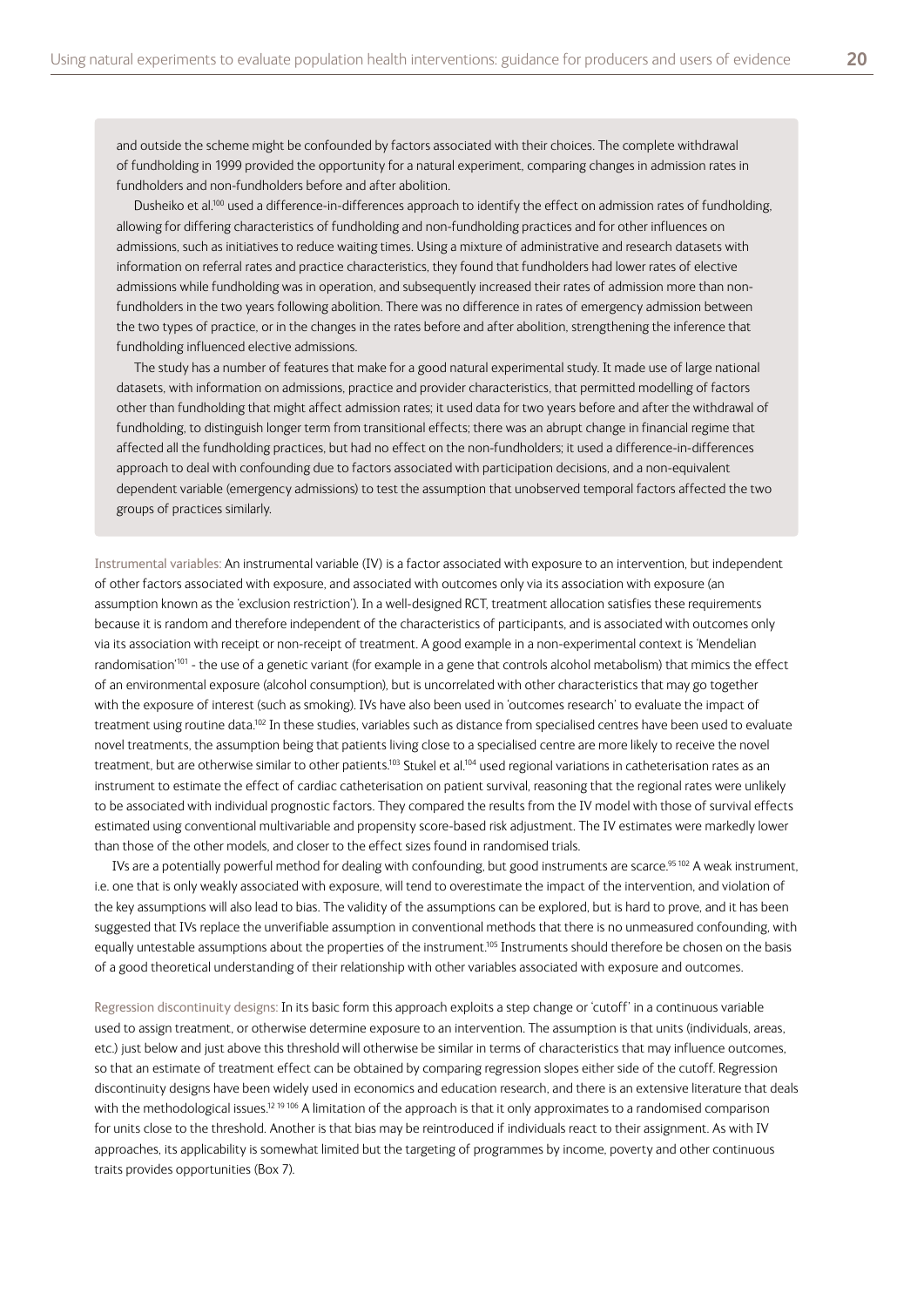#### <span id="page-20-0"></span>Box 7: Did Headstart reduce mortality? – example of a regression discontinuity design

The US Headstart programme has been extensively researched but uncertainties remain about the size and durability of its effects. When the programme was first implemented, help with applying for funding was targeted on the 300 poorest counties, to prevent them from losing out in the competition for funds. As a result, 80% of the poorest counties received Headstart funding, compared with 40% of all counties, and their level of funding per child was twice the level in counties with poverty rates slightly below the cutoff used to assign help with funding applications. Ludwig and Miller<sup>107</sup> use this source of variation as the basis for a regression discontinuity approach to evaluating the impact of Headstart on child health and educational outcomes.

Headstart provided parenting support, nutrition, social and health services – including screening and immunisation programmes - as well as help with schooling. To identify its health impact, Ludwig and Miller compared regressions of mortality on poverty rates for the 228 counties with rates 0-10% above the cutoff, and 349 counties with rates of 0-10% below the cutoff, for a set of Headstart-related causes of death. For those causes of death they identified a discontinuity in mortality rates at the cut off, equivalent to 1-2 fewer deaths per 100,000 children.

They tested this finding in a number of ways. First, the effect was restricted to Headstart-related causes of death, and was only seen in children whose ages made them eligible for Headstart services. It was unlikely to reflect other help for the poorest counties, as there was no discontinuity in non Headstart-related funding at the cutoff. Selective migration is another possible explanation, but migration rates were low and there was no discontinuity in population characteristics to suggest that selective migration was producing spurious gains. This rigorous approach to testing, as well as the transparent, well-documented source of variation in access to programme funding makes this a good natural experiment.

Neidell<sup>108</sup> used an interesting variant of this approach to estimate the extent to which people respond to smog warnings triggered by air pollution. As pollution is associated with other potentially unpleasant features of the weather, such as high temperatures and humidity, changes in behaviour associated with smog warnings may reflect reactions to the weather, rather than to the warnings. Neidell compared participation in outdoor activities on days when air pollution levels were just below or above the levels that triggered different types of warning. While participation changed at the threshold, there was no discontinuity in relevant covariates, suggesting that people responded to the warnings rather than to the weather.

#### 4.3. Strengthening causal inference

In practice, none of these approaches provides a comprehensive solution to the central problem of selective exposure to the intervention.<sup>89</sup> Methods of controlling for observed factors associated with receipt of treatment are vulnerable to selection on unobservables. Methods for dealing with selection on unobservables require strong but untestable assumptions and are restricted in their application by the availability of good instruments. These methods are therefore best used in conjunction with additional tests for the plausibility of any causal inferences.

Information on mediators of change: Information on links in the causal chain between intervention and outcome can strengthen confidence in attributing changes to the intervention. In their evaluation of the impact of the Scottish ban on smoking in public places on hospitalisations for acute coronary syndrome, Pell et al. 71 (Box 4) collected information on exposure to secondhand smoke as well as active smoking — a marked improvement on most other studies of similar interventions.<sup>75</sup> Likewise Hedley et al<sup>43</sup> and Clancy et al<sup>42</sup> were able to show that levels of the relevant pollutants fell following the bans on high sulphur fuels and domestic coal sales respectively.

Non-equivalent dependent variables: Changes in outcomes that are not expected to respond to the intervention can be used to assess specificity of effect. If related and unrelated outcomes change in a similar way, it is less plausible to attribute change to the intervention, as opposed to secular trends or the effect of some other intervention. Dusheiko et al<sup>100</sup> (Box 6) used emergency admissions to test whether changes in elective admissions could plausibly be attributed to GP fundholding. Ludwig and Miller<sup>107</sup> (Box 7) compared mortality from causes that might respond to immunization and screening, with mortality from causes that were unlikely to be affected.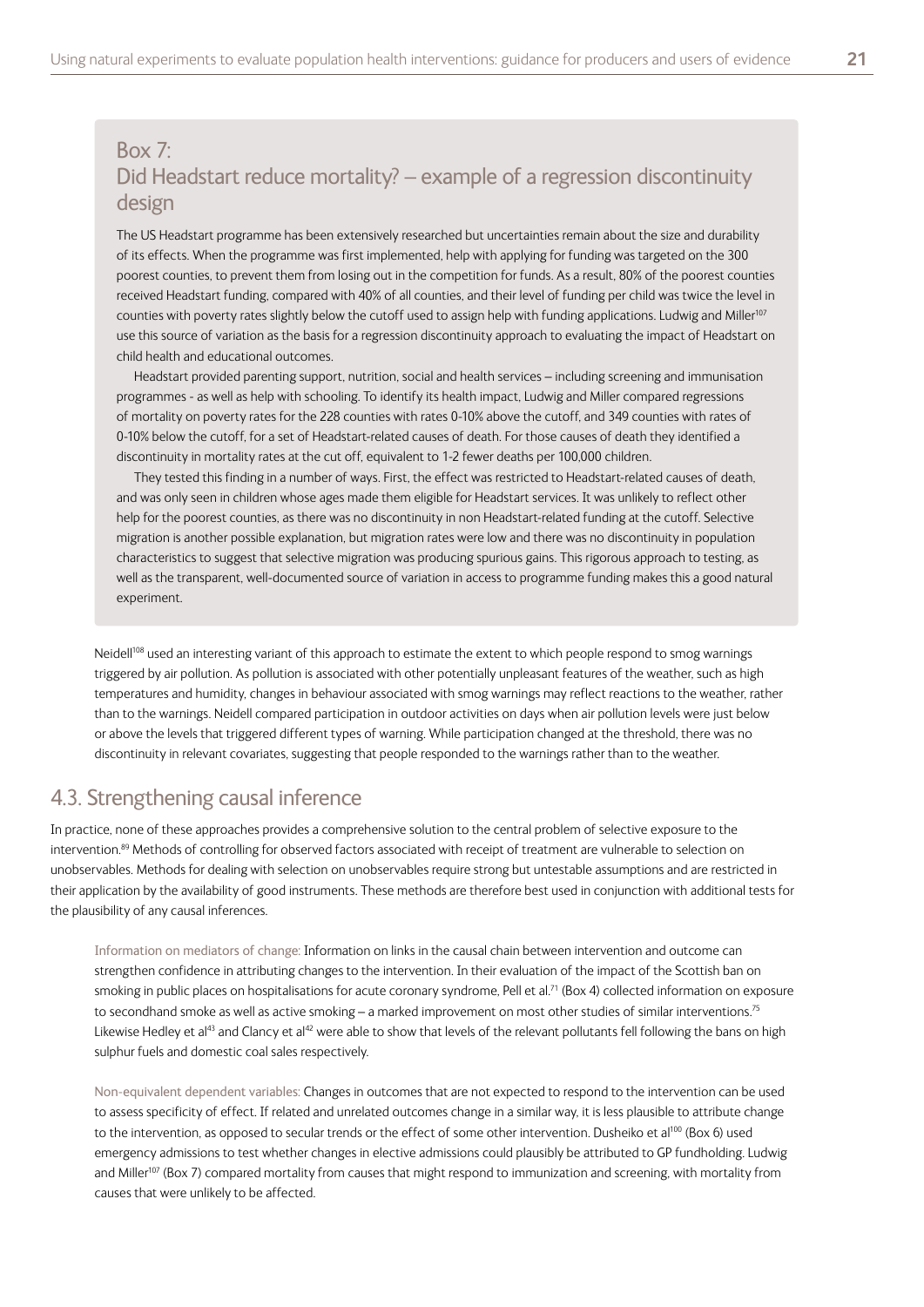<span id="page-21-0"></span>Combining methods and comparing results: Combining analytical methods, especially those that address differing sources of bias, is a potentially powerful way of exploring the dependence of results on the key assumptions of the different methods, strengthening causal inference and generating more robust estimates of effect size and direction. 104 In the JSY evaluation (Box 5), Lim et al.<sup>97</sup> combined methods for dealing with selection on observable and unobservable factors that might be associated with participation. Likewise, Stukel et al compared estimates from IV models, propensity-score based models and conventional multivariable adjustment.<sup>104</sup> Belot and James combined a difference in difference analysis with propensity score matching based to analyse the effect of participation in a television campaign to promote healthy school meals on educational outcomes. Schools taking part were matched with those in neighbouring education authorities. Absenteeism fell and educational attainment improved in the intervention schools.<sup>109</sup>

Sensitivity analysis: Complete control for confounding is unlikely in a non-randomised study, and the success of efforts to deal with confounding is hard to determine. Sensitivity analyses can be used to assess the potential importance of unmeasured confounders, and other potential sources of bias such as loss to follow-up, missing data on exposure and outcomes, etc. A number of methods have been developed that can give an indication of the effect of an unmeasured confounder given its prevalence and strength of association with exposure and outcome.<sup>110</sup>

Replication: Given the difficulty of eliminating bias, single studies are unlikely to be definitive, and replication is needed to build up confidence in conclusions about effectiveness. Exact replication of a natural experiment is unlikely, but partial replication is often possible and may be more informative. Consistent findings from studies using varying designs makes it less likely that common biases are present, and consistent findings across settings or populations increase confidence in the generalisability of causal inferences. A number of studies in different countries have shown that legal restrictions on smoking in public places reduce hospital admissions for heart attacks. Although the size of the effect varies widely, as might be expected given variation in the prevalence of active smoking and the extent of partial restrictions prior to outright bans, the predominantly positive results suggest a real effect.<sup>75 76</sup>

#### 4.4. Reporting natural experiments

As mentioned above (Section 4.1) protocols for natural experimental studies should be published. In relation to results, guidelines have been developed for reporting observational studies, along similar lines to the influential CONSORT guidelines for reporting randomised trials. The STROBE checklist provides a good basis for reporting natural experiments. It is referred to in the Uniform Requirements for Manuscripts Submitted to Biomedical Journals by the International Committee of Medical Journal Editors, and is periodically updated (www.strobe-statement.org).<sup>111</sup> The TREND statement,<sup>112</sup> which is specifically designed for reporting non-randomised intervention studies, is largely consistent with STROBE but has been less widely adopted.

Items that require particular attention in the reporting of natural experiments include:

Title/abstract – reports of natural experimental studies often do not identify the study as one that uses a natural experiment. We recommend that the term is used in the abstract to aid future searching, alongside terms that identify population, intervention, comparator, outcome, etc. For the main report of study methodology, it should also be used in the title.

Background/rationale – it is crucially important to provide a clear description of the intervention, with links and/or references to a more detailed description, plus a summary of any interventions received by any control or comparison groups. It is also useful to explain why a natural experimental approach has been followed.

Study design – again, to aid future searching it is useful to explicitly state the method used to estimate impact, using standard terminology. The assignment process, i.e. the mechanism that determines exposure to the intervention, should be clearly described and the unit of assignment (individual, school, GP practice, town, etc.) indicated.

Outcomes – wherever possible, effects should be presented in natural units, eg reduction in numbers of events, or changes in absolute risks, rather than just in terms of relative risk reductions, etc.

Limitations – the extent to which the assignment process is selective in ways likely to cause bias, the effectiveness of any post-hoc adjustment, and the strength and direction of any remaining bias, should be discussed in a detailed and balanced way. Ideally, qualitative judgements about the risk of bias, and how well it has been dealt with, should be supplemented by a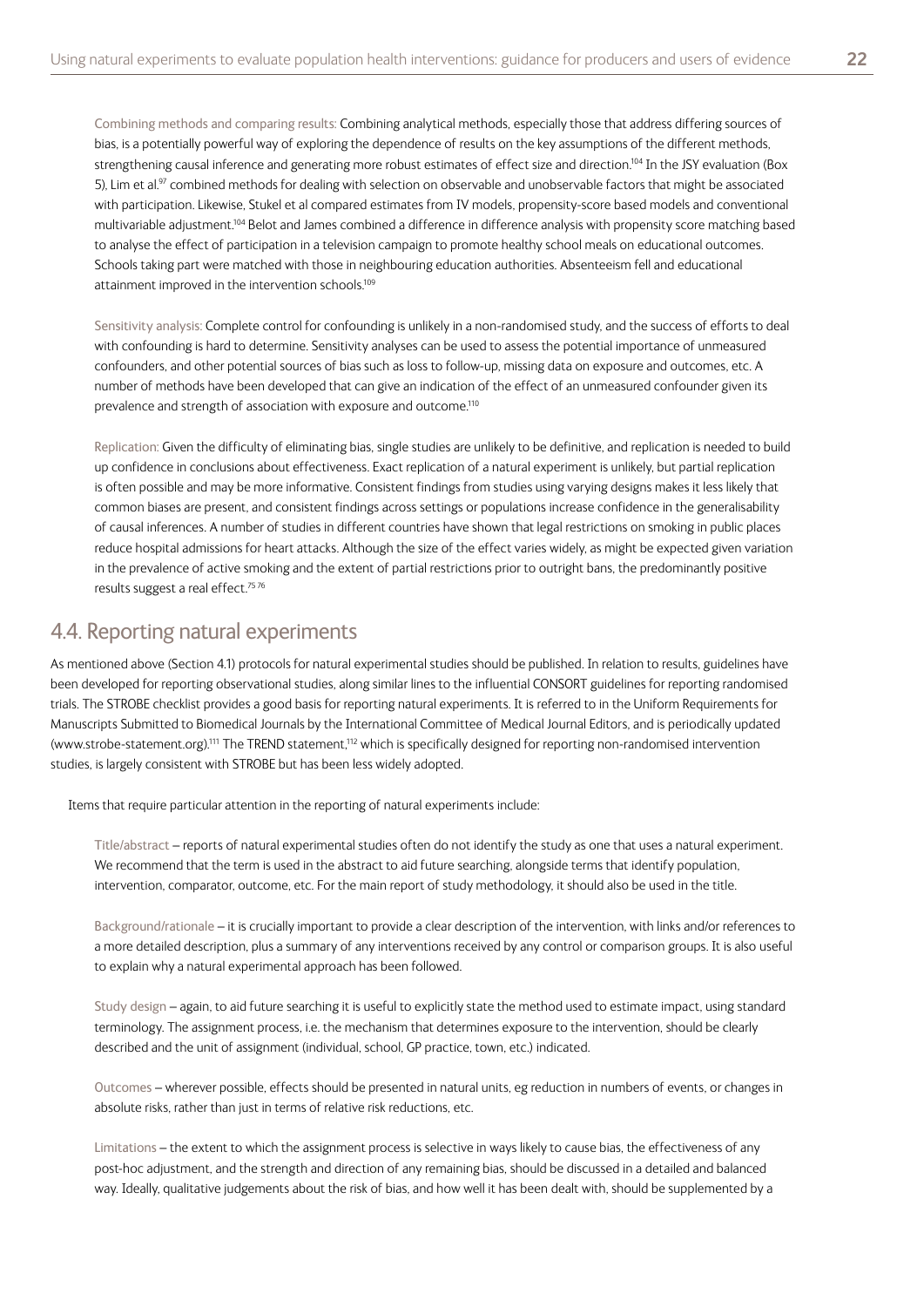<span id="page-22-0"></span>Interpretation – if the study used multiple methods, variation in the estimates from the different methods should be highlighted and, as far as possible, explained. If possible, the results should be compared with those of other evaluations, paying attention to any associations between features of the intervention, evaluation methods and effect sizes.

#### 4.5. Systematic reviews of natural experiments

Systematically reviewing the evidence from natural experimental studies is demanding, because of the variety of designs, the difficulty of setting sensitive and specific search criteria and the wide array of potential sources of bias.<sup>115</sup> The registration, conduct and reporting of clinical trials is increasingly standardised and regulated, but the process has barely begun in relation to non-randomised studies. Despite the problems, systematically reviewing the evidence from natural experimental studies is important to

- Inform research priority setting and identify promising interventions for further development and evaluation
- Aid the interpretation of new evidence, for example in the discussion section of papers reporting natural experiments
- To provide 'best available' estimates of intervention effectiveness in areas where only observational evidence is available or where natural experiments predominate, such as the effects of price changes on alcohol consumption<sup>45 46</sup> or the effect of secondhand smoke exposure on cardiovascular disease. 75

It follows that there is a range of audiences for the synthesised evidence, whose differing requirements need to be taken into account in deciding on the best approach.<sup>116</sup> The Cochrane Non-Randomised Studies Methods Group has developed guidance for including non-randomised studies in systematic reviews.<sup>117</sup> It recommends that where methods, interventions or settings vary widely, studies should be grouped into a series of component reviews rather than a single review. On the other hand, the Cochrane Public Health and Health Promotion Field notes that a single review addressing a broader question will better inform decisions about which interventions to implement from among a range of options and may therefore be of more use to policy makers. 118 Meta-analysis should only be used where there are a reasonable number of high quality studies using a similar design. It is inadvisable for studies using different designs or design elements, or where study quality varies widely. While this approach will yield the most precise, unbiased estimates of effect, some users of the evidence may prefer a less stringent approach that keeps more of the available evidence in play.

There are a wide range of tools available for assessing study quality, and the Cochrane Group recommends the 8-item Newcastle-Ottawa scale,119 partly on grounds of ease of use, which is an important consideration if a large number of studies need to be screened. Risk of bias should be assessed according to design features, such as whether a sensitivity analysis was carried out, etc., rather than on the basis of broad labels, such as cohort study, cross sectional study, etc. Particular attention should be paid to the methods used to adjust for confounding. Graphical methods, such as forest or funnel plots, are preferable to narrative synthesis alone, because they may reveal study heterogeneity or publication bias. Studies relying on secondary analysis of existing datasets may emerge gradually from an ongoing programme of work, only becoming discrete studies when an 'interesting' association is found, thus heightening the risk of publication bias. Finally, results should be interpreted cautiously: large effects do not mean that bias is unimportant, as there may be a large bias component in the estimate.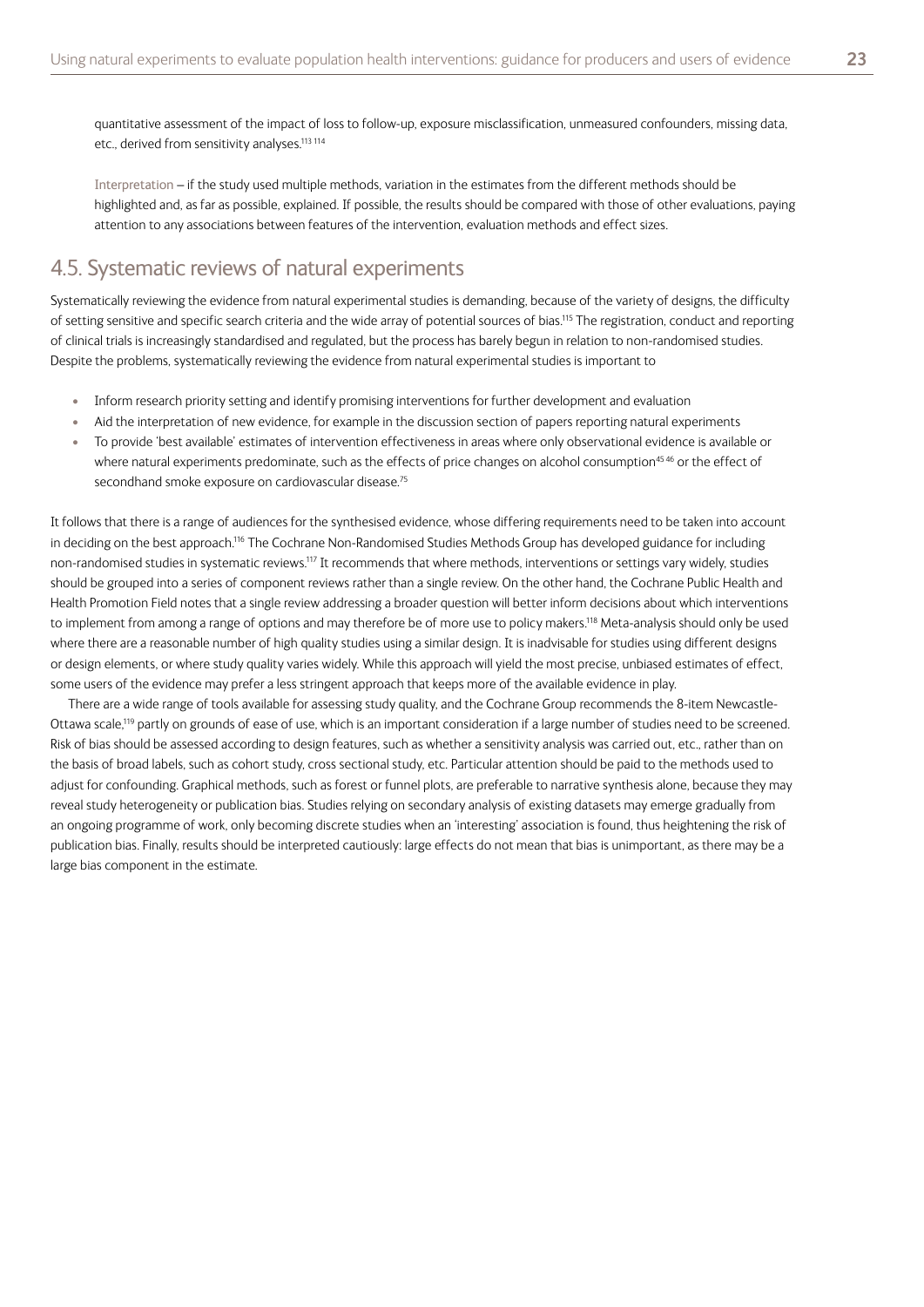# <span id="page-23-0"></span>5. Conclusion

Natural experimental approaches have much to offer, but it would be unwise to assume they are suitable for evaluating interventions when planned experiments are impractical, without very detailed consideration of the kind of opportunities the intervention will generate. Over-optimism about natural experiments should not be allowed to deflect attention from the need and opportunity to conduct RCTs of population health interventions. Often, an RCT will be the only way to obtain reliable estimates of the impact of an intervention, especially if exposure is likely to be highly selective in the absence of randomisation. Even so, natural experimental studies need not be restricted to situations where the expected effects are large. They can be used to detect more subtle effects where there is a transparent exogenous source of variation provided by the sudden introduction or withdrawal of an intervention in a whole population, or by some other feature of the process that determines exposure. Understanding this process is key to designing appropriate natural experimental studies.

There are important areas of public health policy where natural experiments have already contributed a convincing body of evidence. What is needed in order to make best use of natural experiments in future? We believe that the following six issues are particularly important.

First, good working relationships between researchers and policy makers and flexible forms of research funding are necessary in order to exploit the opportunities generated by policy changes. We recognise that there may be increased costs and risks involved, but these may be justified where the interventions themselves are costly or strategically important. In situations where the obstacle to experimental evaluation is political rather than scientific, researchers should work with policymakers to identify ways in which random allocation or other design elements might be introduced into new programmes to permit the use of more robust intervention study designs.

Second, research effort should focus on important but answerable questions, accepting that some interesting questions may be genuinely intractable, and taking a pragmatic approach based on combinations of methods, careful testing of assumptions and transparent reporting.

Third, given the difficulty of eliminating bias in non-randomised studies, quantitative estimates of bias should become a standard feature of reporting.

Fourth, a prospective register of natural experimental studies, as has already been suggested in the case of smoke-free legislation<sup>76</sup> and for public health interventions generally,<sup>92</sup> would be a major step forward.

Fifth, the case studies we have presented illustrate the crucial role of routinely-collected data, either via administrative systems or long-running population surveys. If we are to rely more on natural experiments, investment in improving linkage is needed, both between health data sets and across heath, education, social security and other data sources. Researchers should take opportunities to argue for the enhancement and linkage of national survey datasets to optimise their utility for studies of future natural experiments.

Finally, public health can learn from other disciplines faced with similar evaluation challenges. There are a number of promising methods that have been little used to evaluate population health interventions to date. Building up experience of these promising but lesser used methods, to determine whether and in what circumstances their theoretical advantages and disadvantages matter in practice, is another key to future progress.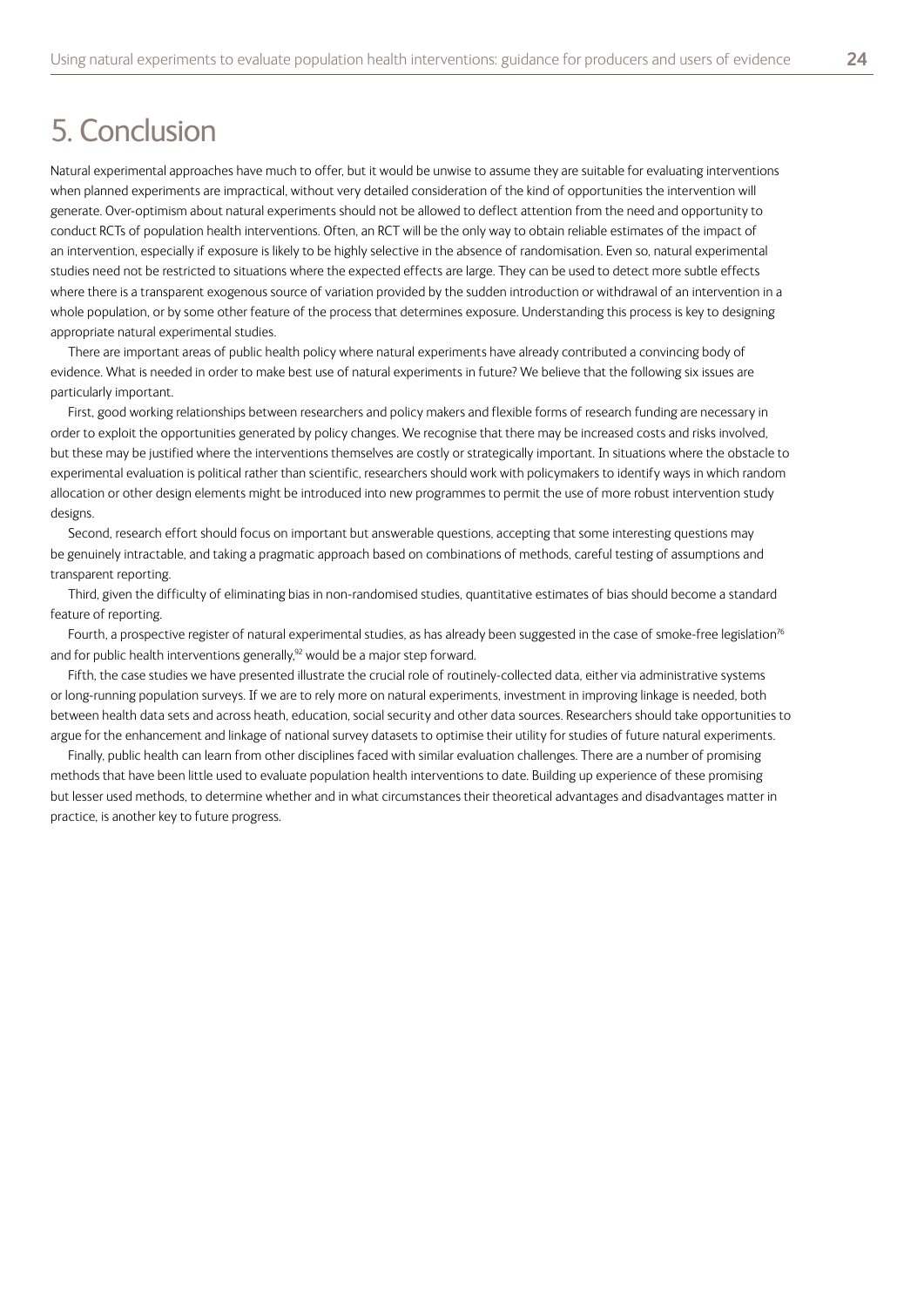# <span id="page-24-0"></span>**Bibliography**

- 1. Wanless D. *Securing good health for the whole population*. London: HM Treasury, 2004.
- 2. Foresight. *Tackling Obesities: Future Choices*. London: Department for Innovation, Universities and Skills, 2007.
- 3. Department of Health. *Healthy Weight, Healthy Lives: a research and surveillance plan for England*. London: Department of Health, 2008.
- 4. Robinson G, McNulty JE, Krasno JS. Observing the counterfactual: the search for political experiments in nature. *Political Analysis* 2009;17:341-57.
- 5. Rosenzweig MR, Wolpin KI. Natural 'natural experiments' in economics. *Journal of Economic Literature* 2000;38(4):827-874.
- 6. Diamond J, Robinson JA, editors. *Natural Experiments of History*. Cambridge, Mass: The Belknap Press, 2010.
- 7. Dunning T. Improving causal inference: strengths and limitations of natural experiments. *Political Research Quarterly* 2008;61:282- 92.
- 8. Angrist J, Lavy V. Using Maimonides' rule to estimate the effect of class size on scholastic achievement. *Quarterly Journal of Economics* 1999;114:533-75.
- 9. Diamond J. Intra-island and inter-island comparisons. In: Diamond J, Robinson JA, editors. *Natural Experiments of History*. Cambridge, Mass: The Belknap Press, 2010.
- 10. Susser E, Hoek HW, Brown A. Neurodevelopmental disorders after prenatal famine. The story of the Dutch Famine Study. *American Journal of Epidemiology* 1998;147(3):213-6.
- 11. Sekikawa A, Horiuchi BY, Edmundowicz D, Ueshima H, Curb JD, Sutton-Tyrrell K, et al. A natural experiment in cardiovascular disease epidemiology in the early 21st century. *Heart* 2003.
- 12. Angrist J, Pischke J-S. Mostly harmless econometrics: an empiricist's companion. Princeton: Princeton University Press, 2009.
- 13. Davey Smith G. Commentary: Behind the Broad Street pump: aetiology, epidemiology and prevention of cholera in mid 19th century Britain. *International Journal of Epidemiology* 2002;31:920-32.
- 14. Diamond J, Robinson JA. Natural experiments: working in the history lab. *New Scientist* 2010(2753).
- 15. Last J, editor. *A dictionary of epidemiology. 3rd ed*. New York: Oxford University Press, 1995.
- 16. Susser M. The logic in ecological: II. The logic of design. *American Journal of Public Health* 1994;84:830-35.
- 17. Haw SJ, Gruer L, Amos A, Currie CE, Fischbacher C, Fong GT, et al. Legislation on smoking in enclosed public places in Scotland: how will we evaluate the impact? . *Journal of Public Health* 2006;28(1):24-30.
- 18. Gunnell D, Fernando R, Hewagama M, Priyangika W, Konradsen F, Eddleston M. The impact of pesticide regulations on suicide in Sri Lanka. *International Journal of Epidemiology* 2007;36:1235-1242.
- 19. Shadish WR, Cook TD, Campbell DT. *Experimental and quasi-experimental designs for generalised causal inference*. Boston, Mass: Houghton Mifflin Company, 2002.
- 20. Kelly MP, Morhan A, Bonnefoy J, Butt J, Bergman V, for the measurement and Evidence Knowledge Network. The social determinants of health: developing an evidence base for political action. Final report to World Health Organisation Commission on the Social Determinants of Health: National Institute for Health and Clinical Excellence, UK/Universidad de Desarollo, Chile, 2007.
- 21. West SG, Duan N, Pequegnat W, Glaist P, Des Jarlais DC, Holgrave D, et al. Alternatives to the randomised controlled trial. *American Journal of Public Health* 2008;98(8):1359-66.
- 22. Ogilvie D, Mitchell R, Mutrie N, Petticrew M, Platt S. Evaluating health effects of transport interventions: methodologic case study. *American Journal of Preventive Medicine* 2006;31(2):118-26.
- 23. Bonell CP, Hargreaves J, Cousens S, Ross D, Hayes R, Petticrew M, et al. Alternatives to randomisation in the evaluation of public health interventions. *Journal of Epidemiology and Community Health* 2011;65:582-87.
- 24. House of Commons Health Committee. Health Inequalities. Third Report of Session 2008-9. Volume 1 Report, together with formal minutes. London: The Stationery Office, 2009.
- 25. Melhuish E, Belsky J, Leyland AH, Barnes J, National Evaluation of Sure Start Research Team. Effects of fully established Sure Start Local Programmes on 3 year old children and their families living in England: a quasi-experimental observational study. *The Lancet* 2008;372:1641-7.
- 26. Academy of Medical Sciences. Identifying the environmental causes of disease: how should we decide what to believe and when to take action. London: Academy of Medical Sciences, 2007.
- 27. Rutter M. Proceeding from observed correlation to causal inference. The use of natural experiments. *Perspectives on Psychological Science* 2007;2(4):377-95.
- 28. Skivington K, McCartney G, Thomson H, Bond L. Challenges in evaluating welfare to work interventions: would an RCT design have been the answer to all our problems? *BMC Public Health* 2010;10:254.
- 29. Oakley A. Experimentation and social interventions: a forgotten but important history. *British Medical Journal* 1998;317:1239-42.
- 30. Rutter M. Environmentally mediated risks for psychopathology: research strategies and findings. *Journal of the American Academy of Child and Adolescent Psychiatry* 2005;44(1):3-18.
- 31. Costello EJ, Compton S, Keeler G, Angold A. Relationships between poverty and pyschopathology: a natural experiment. *Jounal of the American Medical Association* 2003;290(15):2023-29.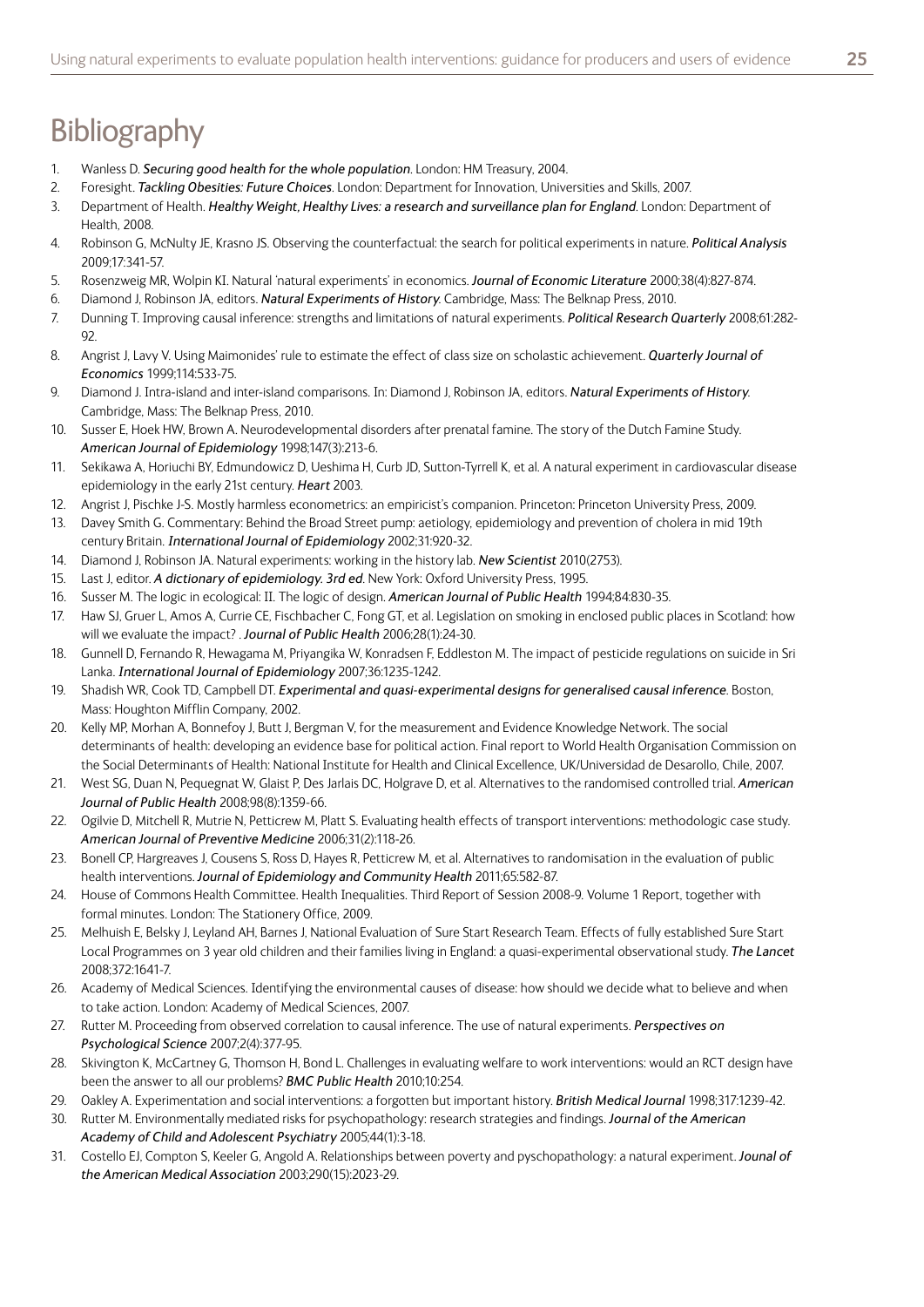- 32. Costello EJ, Erkanii A, Copeland W, Angol A. Association of family income supplements in adolescence with development of psychiatric and substance use disorders in adulthood among an American Indian population. *Jounal of the American Medical Association* 2010;303(19):1954-60.
- 33. Geddes J. Suicide and homicide by people with mental illness. *British Medical Journal* 1999;318:1225-6.
- 34. Peto R, Baigent C. Trials: the next 50 years. *British Medical Journal* 1998;317:1170-1.
- 35. Taylor S, Kingdom D, Jenkins R. How are nations trying to prevent suicide? An analysis of national suicide prevention strategies. *Acta Psychiatrica Scandinavica* 1997;95(6):457-63.
- 36. Hawton K, Bergen H, Simkin S, Brock A, Griffiths C, Romeri E, et al. Effect of withdrawal of co-proxamol on prescribing and deaths from drug poisoning in England and Wales: time series analysis. *British Medical Journal* 2009;338:b2270.
- 37. Wheeler B, Gunnell D, Metcalfe C, Martin R. The population impact on incidence of suicide and non-fatal self harm of regulatory action against the use of selective serotonin reuptake inhibitors in under 18s in the United Kingdom: ecological study. *British Medical Journal* 2008;336:542-5.
- 38. Kreitman N. The coal gas story. United Kingdom suicide rates, 1960-71. *British Journal of Preventive Medicine* 1976;30:86-93.
- 39. Wheeler B, Metcalfe C, Martin R, Gunnell D. International impacts of regulatory action to limit antidepressant prescribing on rates of suicide in young people. *Pharmacoepidemiology and Drug Safety* 2009;18:579-88.
- 40. Chang S, Gunnell D, Sterne J, Lu T, Cheng A. Was the 7 economic crisis 1997-1998 responsible for rising suicide rates in East/ Southeast Asia? A time-trend analysis for Japan, Hong Kong, South Korea, Taiwan, Singapore and Thailand. *Social Science and Medicine* 2009;68:1322-31.
- 41. Stuckler D, Basu S, Suhrcke M, Coutts A, McKee M. The public health effect of economic crises and alternative policy responses in Europe: an empirical analysis. *The Lancet* 2009;374:315-23.
- 42. Clancy L, Goodman P, Sinclair H, Dockery DW. Effect of air pollution control on death rates in Dublin, Ireland: an intervention study. *Lancet* 2002;360:1210-14.
- 43. Hedley A, Wong C, Thach T, Ma S, Lam T, Anderson H. Cardiorespiratory and all-cause mortality after restrictions on sulphur content of fuel in Hong Kong: an intervention study. *Lancet* 2002;360(9346):1646-52.
- 44. Wells N. *Suicide and Deliberate Self-Harm*. London: Office of Health Economics, 1981.
- 45. Booth A, Meier P, Stockwell T, Sutton A, Wilkinson A, Wong R. Independent review of the effects of alcohol pricing and promotion. Part A Systematic reviews. Sheffield: ScHARR, University of Sheffield, 2008.
- 46. Rabinovich L, Brutscher P-B, de Vries H, Thyssen J, Clift J, Reding A. The affordability of alcoholic beverages in the European Union. Understanding the link between the alcohol affordability, consumption and harms. Technical report. Cambridge: RAND Europe, 2009.
- 47. Leon D, McCambridge J. Liver cirrhosis mortality rates in Britain from 1950 to 2002: an analysis of routine data. *The Lancet*;367(95-4):52-6.
- 48. Marmot M. Evidence-based policy or policy-based evidence? *British Medical Journal* 2004;328:906-7.
- 49. Groves T. Preventing alcohol related harm to health: clamp down on advertising and set a minimum price. *British Medical Journal* 2010;340:161-2.
- 50. Room R, Babor T, Rehm J. Alcohol and public health. *The Lancet* 2005(365):519-30.
- 51. Herttua K, Makela P, Martikainen P. Changes in alcohol-related mortality and its socioeconomic differences after a large reduction in alcohol prices: a natural experiment based on register data. *American Journal of Epidemiology* 2008;168(10):1110-1118.
- 52. Herttua K, Makela P, Martikainen P. An evaluation of the impact of a large reduction in alcohol prices on alcohol-related and all-cause mortality: time series analysis of a population-based natural experiment. *International Journal of Epidemiology* 2009;Published online December 7, 2009.
- 53. Helakorpi S, Makela P, Uutela A. Alcohol consumption before and after a significant reduction in alcohol prices in 2004 in Finland: were the effects different across different subgroups. *Alcohol and alcoholism* 2010;45(3):286-92.
- 54. Ogilvie D, Craig P, Griffin SJ, Macintyre S, Wareham N. A translational framework for public health research. *BMC Public Health* 2009;9:116.
- 55. Ogilvie D, Foster C, Rothnie H, Cavill N, Hamilton V, Fitzsimons C, et al. Interventions to promote walking: systematic review. *British Medical Journal* 2007;334:1204-7.
- 56. Campostrini S, Holtzman D, McQueen D, Boaretto E. Evaluating the effectiveness of health promotion policy: changes in the law on drinking and driving in California. *Health Promotion International* 2006;21(2):130-5.
- 57. Mackay D, Haw S, Pell J. Smoke-free legislation and hospitalizations for childhood asthma. *New England Journal of Medicine* 2010;363:34-40.
- 58. Glasziou P, Chalmers I, Rawlins M, McCulloch P. When are randomised trials unnecessary? Picking signal from noise. *British Medical Journal* 2007;334:349-51.
- 59. Stamatakis E, Ekelund U, Wareham N. Temporal trends in physical activity in England: the Health Survey for England 1991 to 2004. *Preventative Medicine* 2007;45:416-23.
- 60. Blair PS, Sidebotham P, Berry PJ, Evans M, Fleming PJ. Major epidemiological changes in sudden infant death syndrome: a 20-year population-based study in the UK. *The Lancet* 2006;367:314-9.
- 61. Craig P, Dieppe P, Macintyre S, Michie S, Nazareth I, Petticrew M. Developing and evaluating complex interventions: the new Medical Research Council guidance. *British Medical Journal* 2008;337:a1655.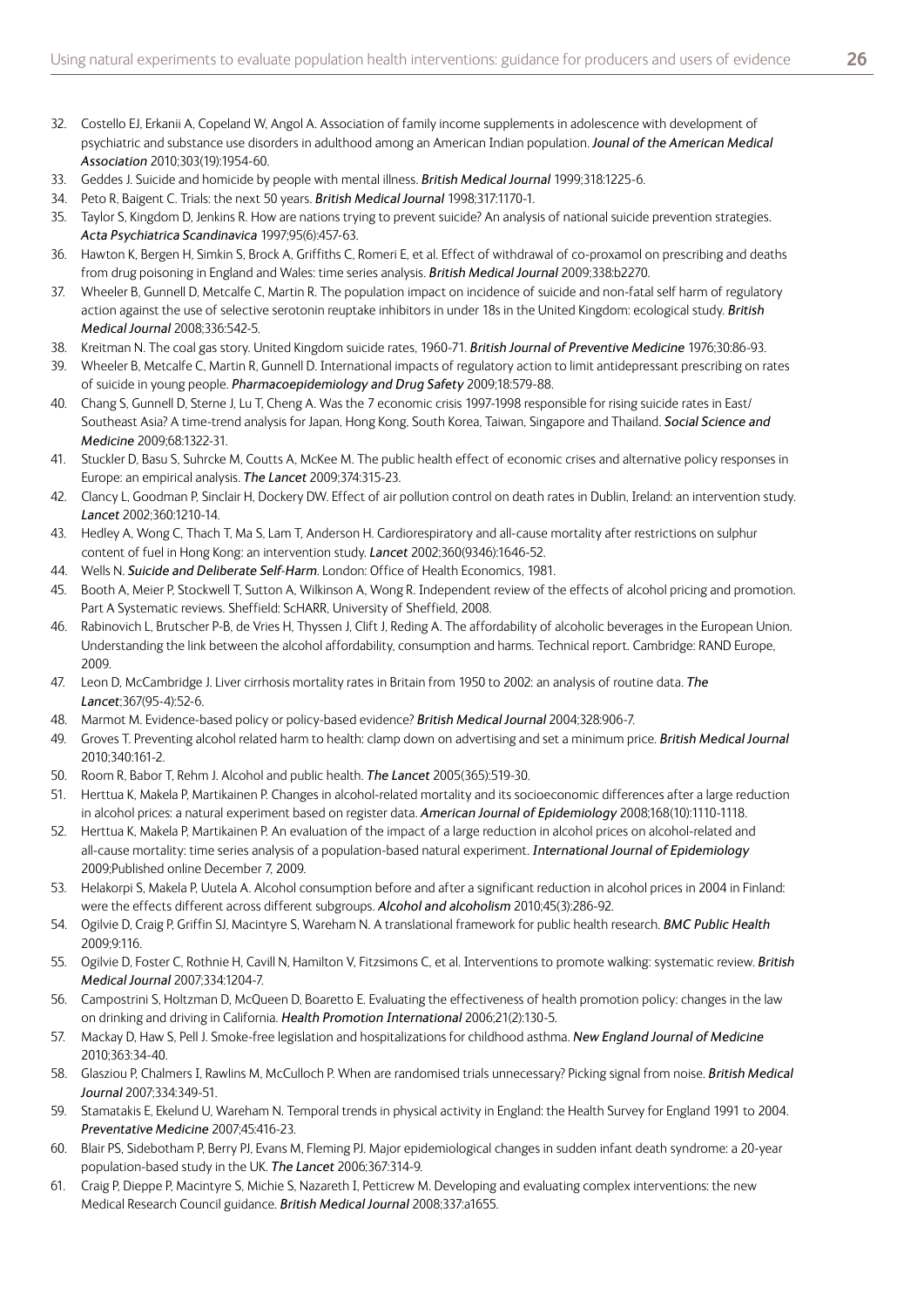- 62. Ogilvie D, Bull F, Powell J, Cooper A, Brand C, Mutrie N, et al. An applied ecological framework for evaluating infrastructure to promote walking and cycling: the iConnect study. *American Journal of Public Health* 2011;101(3):473-81.
- 63. Pawson R, Tilley N. *Realistic evaluation*. London: Sage, 2007.
- 64. Morris J. Uses of epidemiology. *British Medical Journal* 1955;2:395-401.
- 65. Scottish Government. Clearing the air smoke-free legislation latest situation national compliance data. www.clearingtheairscotland.com/latest/index.html. Last accessed, 7 October 2010.
- 66. Semple S, Creely K, Naji A, et al. Second hand smoke levels in Scottish pubs: the effect of smoke-free legislation. *Tobacco Control* 2007;16:127-32.
- 67. Semple S, MacCalman L, Atherton Naji A, et al. Bar workers' exposure to second-hand smoke: The effect of Scottish smoke-free legislation on occupational exposure. *Annals of Occupational Hygiene* 2007;51:571-80.
- 68. Haw S, Gruer L. Changes in adult exposure to second hand smoke following implementation of smoke-free legislation in Scotland. *British Medical Journal* 2007;335:549-52.
- 69. Akhtar PC, Currie DB, Currie CE, et al. Changes in child exposure to environmental tobacco smoke (CHETS) study after implementation of smoke-free legislation in Scotland: national cross sectional survey. *British Medical Journal* 2007;35:545-9.
- 70. Ayres J, Semple S, MacCalman L, et al. Bar workers' Health and Environmental Tobacco Smoke Exposure (BHETSE): Symptomatic improvement in bar staff following smoke-free legislation in Scotland. *Occupational & Environmental Medicine* 2009;66:339-46.
- 71. Pell J, Haw SJ, Cobbe S, Newby DE, Pell AC, Fischbacher C, et al. Smokefree legislation and hospitalisations for acute coronary syndrome. *Journal of the American Medical Association* 2008;359:482-91.
- 72. Hyland A, et al. The Impact of Smoke-free Legislation in Scotland: Results from the Scottish International Tobacco Policy Evaluation Project *European Journal of Public Health* 2009;19:198-205.
- 73. Mackay D, Haw S, Pell J. Impact of smoke-free legislation on prescriptions for nicotine replacement therapy and adult smoking prevalence. For submission
- 74. Lewis S, Haw S, McNeill A. The impact of the 2006 Scottish Smoke-Free Legislation on sales of nicotine replacement therapy. *Nicotine and Tobacco Research* 2008;10:1789-92.
- 75. Committee on Seconhand Smoke Exposure and Acute Coronary Events. Secondhand smoke exposure and cardiovascular effects: making sense of the evidence. Washington, DC: Institute of Medicine, 2010.
- 76. International Agency for Research on Cancer. *Evaluating the effectiveness of smoke-free policies*. Lyon: IARC, 2009.
- 77. Murphy S, Raisenan L, Moore G, Tudor Edwards R, Linck p, Williams N, et al. A pragmatic randomised controlled trial of the Welsh National Exercise Referral Scheme: protocol for trial and integrated economic and process evaluation. BMC Public Health 2010;10:352.
- 78. Rutter M. Is Sure Start an effective preventive intervention? *Child and Adolescent Mental Health* 2006;11(6):135-41.
- 79. Hutchings J, Gardner F, Bywater T, Daley D, Whitaker C, Jones K, et al. Parenting intervention in Sure Start services for children at risk of developing conduct disorder: pragmatic randomised controlled trial. *British Medical Journal* 2007;334:678-82.
- 80. Belsky J, Melhuish E, Barnes J, Leyland AH, Romaniuk H, National Evaluation of Sure Start Research Team. Effects of Sure Start local programmes on children and families: early findings from a quasi-experimental, cross sectional study. *British Medical Journal* 2006;332:1476-81.
- 81. Edwards RT, O Ceilleachair A, Bywater T, Hughes DA, Hutchings J. Parenting programme for parents of children at risk of developing conduct disorder. Cost effectiveness analysis. *British Medical Journal* 2007;334:682-7.
- 82. Brown CA, Lilford RJ. The stepped wedge trial design: a systematic review. *BMC Medical Research Methodology* 2006;6:54-63.
- 83. Sefton T, Byford S, McDaid D, Hills J, Knapp M. *Making the most of it: economic evaluation in the social welfare field*. York: Joseph Rowntree Foundation, 2002.
- 84. Fenwick E, Claxton K, Sculpher M. The value of information and the value of implementation: combined and uneven development. *Medical Decision Making* 2008;28(1):21-32.
- 85. Lorgelly P, Lawson KD, Fenwick EA, Briggs AH. Outcome measurement in economic evaluations of public health interventions: a role for the capability approach. *International Journal of Environmental Research and Public Health* 2010;7:2274-2289.
- 86. Weatherly H, Drummond M, Claxton K, Cookson R, Ferguson B, Godfrey C. Methods for assessing the cost-effectiveness of public health interventions: key challenges and recommendations. *Health Policy* 2009;93:85-92.
- 87. Byford S, Mcdaid D, Sefton T. Because it's worth it. *A practical guide to conducting economic evaluations in the social welfare field*. York: Joseph Rowntree Foundation, 2002.
- 88. Hennekens CH, Buring JE. *Epidemiology in Medicine*. Philadelphia: Lippincott, Williams and Wilkins, 1987.
- 89. Deeks J, Dinnes J, D'Amico R, Sowden A, Sakarovich C, Song F, et al. Evaluating non-randomised intervention studies. *Health Technology Assessment* 2003;7(27).
- 90. Meyer BD. Natural and quasi-experiments in economics. *Journal of Business and Economic Studies* 1995;13(2):151-61.
- 91. Mackenzie M, Catherine OD, Halliday E, Sridharan S, Platt S. Do health improvement programmes fit with MRC guidance on evaluating complex interventions. *British Medical Journal* 2010;340.
- 92. Waters E, Priest N, Armstrong R, Oliver S, Baker P, McQueen D, et al. The role of a prospective public health intervention study register in building public health evidence: proposal for content and use. *Journal of Public Health* 2007;29(3):322-7.
- 93. Ukoumunne OC, Gulliford MC, Chinn S, Sterne JAC, Burney PGJ. Methods for evaluating area-wide and organisation-based interventions in health and health care: a systematic review. *Health Technology Assessment* 1999;3(5).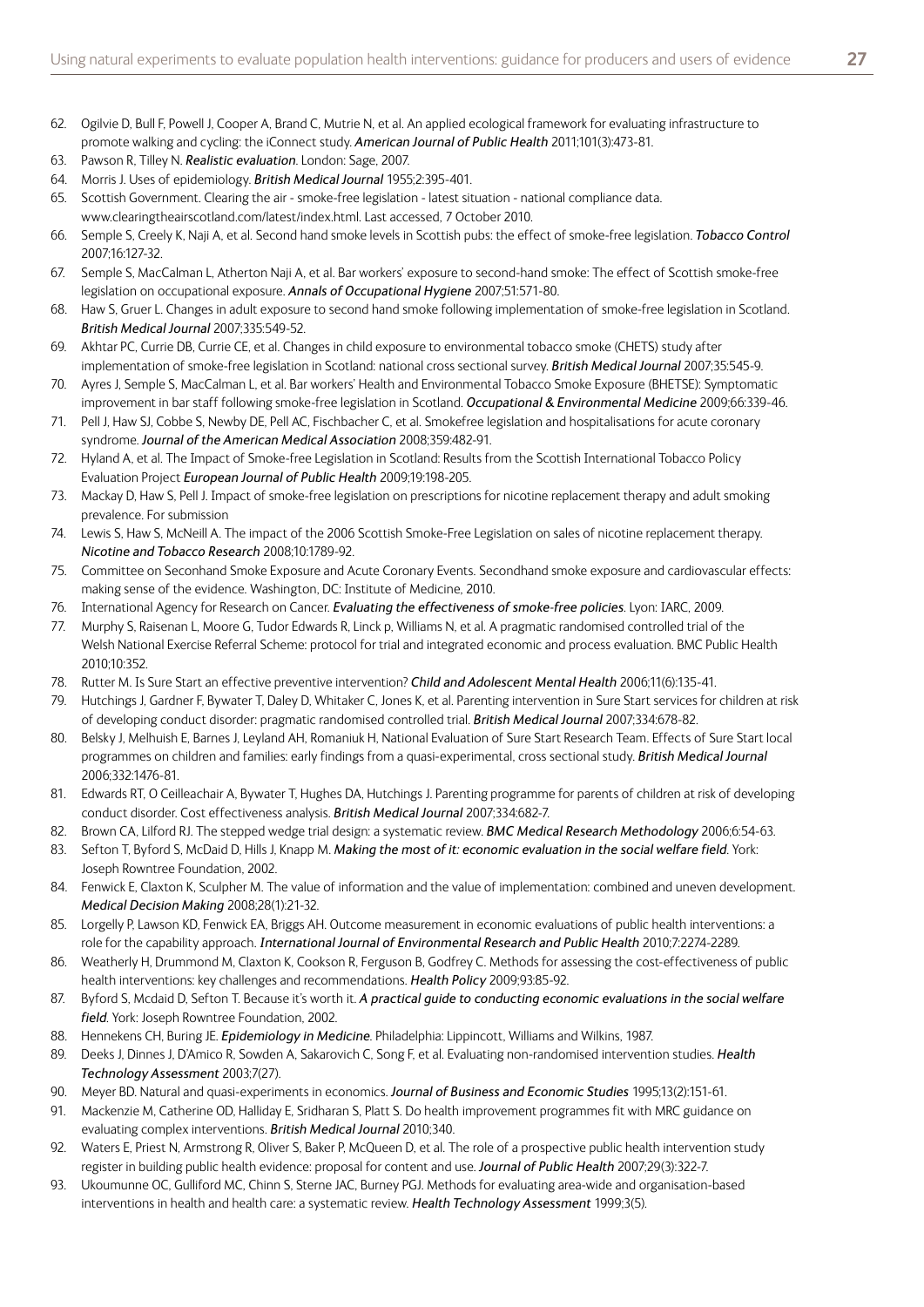- 94. Blundell R, Costa Dias M. Alternative approaches to evaluation in empirical microeconomics. *Cemmap working paper*, 2002.
- 95. Imbens GW, Wooldridge JM. Recent developments in the econometrics of programme evaluation. *Journal of Economic Literature*  2009;47(1):5-86.
- 96. Lagarde M, Haines A, Palmer N. Conditional cash transfers for improving uptake of health interventions in low and middle-income countries: a systematic review. *Jounal of the American Medical Association* 2007;298(16):1900-1910.
- 97. Lim SS, Dandona L, Hoisington JA, James SL, Hogan MC, Gakidou E. India's Janani Suraksha Yonana: a conditional cash transfer scheme to increase births in health facilities: an impact evaluation. *The Lancet* 2010;375:2009-23.
- 98. Ho D, Imai K, King G, Stuart E. Matchit: non-parametric preprocessing for parametric causal inference. Version 2.4-13. http://gking.harvard.edu/matchit/. Accessed 6 July 2010.
- 99. D'Agostino R. Propensity score methods for bias reduction in the comparison of a treatment to a non-randomized control group. *Statistics in Medicine* 1998;17(19):2265-81.
- 100. Dusheiko M, Gravelle H, Jacobs R, Smith P. The effect of budgets on doctor behaviour: evidence from a natural experiment. *Discussion papers in economics*. York: University of York, 2003.
- 101. Lawlor DA, Harbord RM, Sterne JAC, Timpson N, Davey Smith G. Mendelian randomisation: using genes as instruments for making causal inferences. *Statistics in Medicine* 2007;27:1133-1163.
- 102. Brookhart MA, Rassen JA, Schneeweiss S. Instrumental variable methods in comparative safety and effectiveness research. *Pharmacoepidemiology and Drug Safety* 2010;19:537-54.
- 103. McClellan M, McNeil BJ, Newhouse JP. Does more intensive treatment of acute myocardial infarction in the elderly reduce mortality? Analysis using instrumental variables. *Journal of the American Medical Association* 1994;272(11):859-66.
- 104. Stukel TA, Fisher ES, Wennberg DE, Alter DA, Gottlieb DJ, Vermuelen MJ. Analysis of observational studies in the presence of treatment selection bias. Effects of invasive cardiac management on AMI survival using propensity score and instrumental variable methods. *Jounal of the American Medical Association* 2007;297:278-85.
- 105. Hernan M, Robins JA. Instruments for causal inference. An epidemiologist's dream? *Epidemiology* 2006;17(4):360-72.
- 106. Imbens GW, Lemieux T. Regression discontinuity designs: a guide to practice. *Journal of econometrics* 2008;142(2):615-35.
- 107. Ludwig J, Miller DL. Does Head Start improve children's life chances? Evidence from a regression discontinuity design. *Quarterly Journal of Economics* 2007:159-208.
- 108. Neidell M. Air quality warnings and outdoor activities: evidence from Southern California using a regression discontinuity design. *Journal of Epidemiology and Community Health* 2009;epub ahead of print.
- 109. Belot M, James J. Healthy school meals and educational outcomes. *ISER Working Paper Series*, 2009.
- 110. Groenwald RH, Nelson D, B, Nichol KL, Hoes AW, Hak E. Sensitivity analyses to estimate the potential impact of unmeasured confounding in causal research. *International Journal of Epidemiology* 2010;39:107-117.
- 111. von Elm E, Altman D, Egger M, Pocock SJ, Gotzsche P, Vandenbroucke JP, et al. Strengthening the reporting of observational studies in epidemiology (STROBE) statement: guidelines for reporting observational studies. *British Medical Journal* 2007;335:335-8.
- 112. DesJarlais DC, Lyles C. Improving the reporting quality of nonrandomized evaluations of behavioural and public health interventions: the TREND statement. *American Journal of Public Health* 2004;94(3):361-6.
- 113. Fox MP. Creating a demand for bias analysis in epidemiological research. Journal of Epidemiology and Community Health 2009;63:91.
- 114. Jurek AM, Maldonado G, Spector LG, Ross JA. Periconceptional maternal vitamin supplementation and childhood leukaemia: an uncertainty analysis. *Journal of Epidemiology and Community Health* 2009;63:168-72.
- 115. Turner R, Spiegelhalter D, Smith G, Thompson S. Bias modelling in evidence synthesis. *Jounal of the Royal Statistical Society (Series A Statistics in Society)* 2009;172:21-47.
- 116. Petticrew M, Roberts H. *Systematic reviews in the social sciences. A practical guide*. Oxford: Blackwell, 2006.
- 117. Reeves B, Deeks J, Higgins JP, Wells GA. Including non-randomised studies. In: Higgins JP, editor. *Cochrane Handbook for Systematic Reviews of Interventions*. 5.0.1 ed: The Cochrane Collaboration, 2008.
- 118. Armstrong R, Waters E, Jackson N, Oliver S, Popay J, Shepherd J, et al. *Guidelines for systematic reviews of health promotion and public health interventions*. Version 2. Melbourne: Melbourne University, 2007.
- 119. Wells G, Shea B, O'Connell D, Peterson J, Welch V, Losos M, et al. The Newcastle-Ottawa Scale (NOS) for assessing the quality of nonrandomised studies in meta-analyses.

http://www.ohri.ca/programs/clinical\_epidemiology/oxford.htm. Accessed 6 July 2010.

- 120. Diamond J, Robinson JA. Prologue. In: Diamond J, Robinson JA, editors. *Natural Experiments of History*. Cambridge, Mass: The Belknap Press, 2010.
- 121. Sims M, Maxwell R, Bauld L, Gilmore A. Short term impact of smoke-free legislation in England: retrospective analysis of hospital admissions for myocardial infarction. *British Medical Journal* 2010;340:c2161.